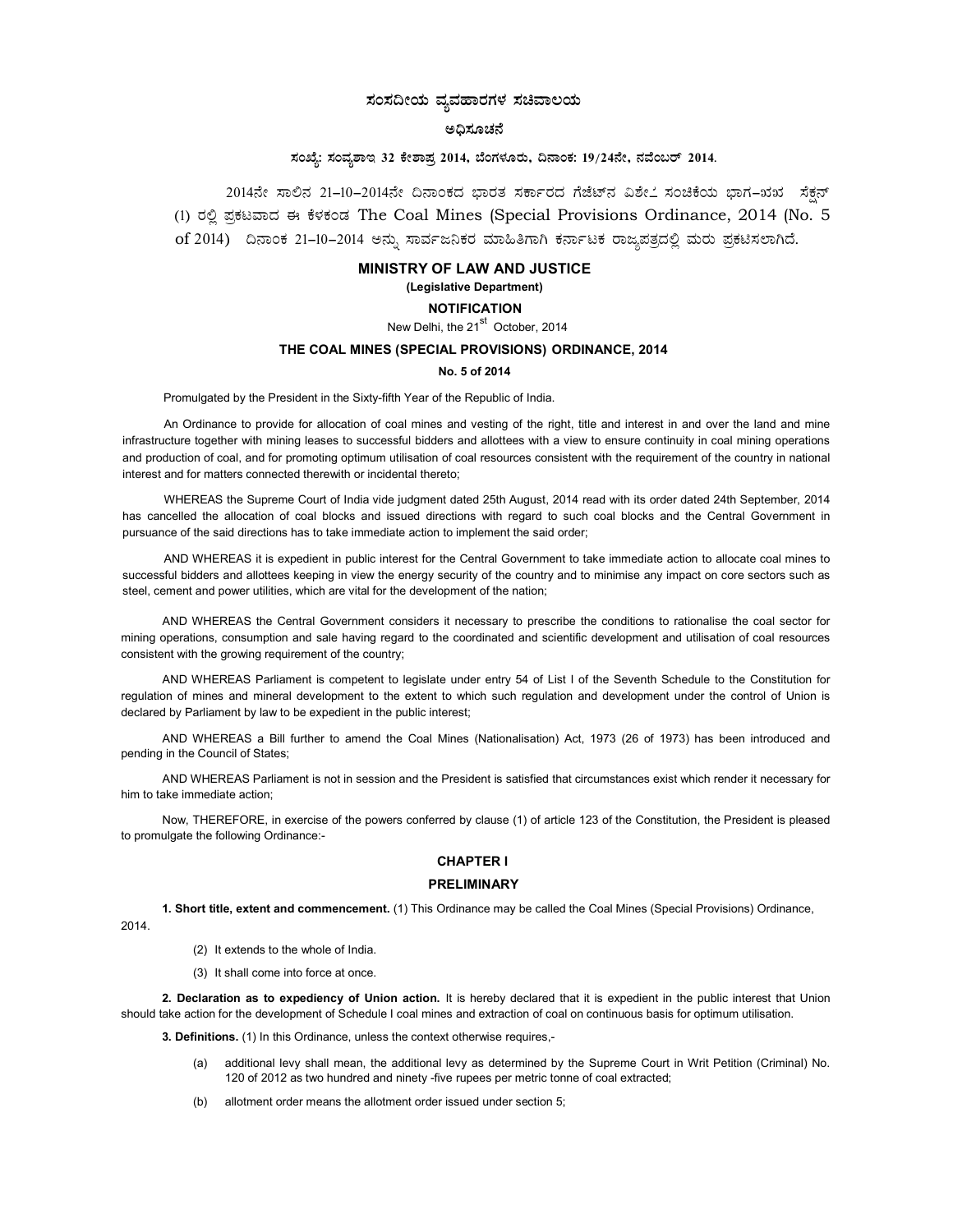- (c) appointed date in relation to
	- (i) Schedule I coal mines excluding Schedule II coal mines, shall be the 24th day of September, 2014 being the date on which the allocation of coal blocks to prior allottees stood cancelled; and
	- (ii) Schedule II coal mines shall be the 1st day of April, 2015 being the date on which the allocation of coal blocks to prior allottees shall stand cancelled, in pursuance of the order of the Supreme Court dated the 24th September, 2014 passed in Writ Petition (Criminal) No. 120 of 2012;
- (d) bank shall have the same meaning as assigned to it in clause (c) of the Securitisation and Reconstruction of Financial Assets and Enforcement of Security Interest Act, 2002; (54 of 2002).
- (e) coal mining operations means any operation undertaken for the purpose of winning coal;
- (f) company shall have the same meaning as assigned to it in clause (20) of section 2 of the Companies Act, 2013; (18 of 2013).
- (g) corporation shall have the same meaning as assigned to it in clause (11) of section 2 of the Companies Act, 2013;
- (h) financial institution shall have the same meaning as assigned to it in clause (m) of section 2 of the Securitisation and Reconstruction of Financial Assets and Enforcement of Security Interest Act, 2002;
- (i) government company shall have the same meaning as assigned to it in clause (45) of section 2 of the Companies Act, 2013;
- (j) mine infrastructure includes mining infrastructure such as tangible assets used for coal mining operations, being civil works, workshops, immovable coal winning equipment, foundations, embankments, pavements, electrical systems, communication systems, relief centres, site administrative offices, fixed installations, coal handling arrangements, crushing and conveying systems, railway sidings, pits, shafts, inclines, underground transport systems, hauling systems, (except movable equipment unless the same is embedded in land for permanent beneficial enjoyment thereof), land demarcated for afforestation and land for rehabilitation and re-settlement of persons affected by coal mining operations under the relevant law;
- (l) notification means a notification published in the Official Gazette and the expression "notify" shall be construed accordingly;
- (m) prescribed means prescribed by rules made under this Ordinance;
- (n) prior allottee means prior allottee of Schedule I coal mines as listed therein who had been allotted coal mines between 1993 and 31st day of March, 2011, whose allotments have been cancelled pursuant to the judgment of the Supreme Court dated the 25th August, 2014 and its order dated 24th September, 2014 including those allotments which may have been de-allocated prior to and during the pendency of the Writ Petition (Criminal) No. 120 of 2012;
- (o) Schedule means a Schedule appended to this Ordinance;
- (p) Schedule I coal mines means,-
	- (i) all the coal mines and coal blocks the allocation of which was cancelled by the judgment dated 25th August, 2014 and its order dated 24th September, 2014 passed in Writ Petition (Criminal) No.120 of 2012, including those allotments which may have been de-allocated prior to and during the pendency of the said Writ Petition;
	- (ii) all the coal bearing land acquired by the prior allottee and lands, in or adjacent to the coal mines used for coal mining operations acquired by the prior allottee;
	- (iii) any existing mine infrastructure as defined in clause (j).
- (q) Schedule II coal mines means the forty-two Schedule I coal mines listed in Schedule II which are the coal mines in relation to which the order of the Supreme Court dated 24th day of September, 2014 was made;
- (r) Schedule III coal mines means the thirty-two Schedule I coal mines listed in Schedule III or any other Schedule I coal mine notified under sub-section (2) of section 7;
- (s) secured creditor shall have the same meaning as assigned to it in clause (zd) of section 2 of the Securitisation and Reconstruction of Financial Assets and Enforcement of Security Interest Act, 2002; (54 of 2002)
- (t) secured debt shall have the same meaning as assigned to it in clause (ze) of section 2 of the Securitisation and Reconstruction of Financial Assets and Enforcement of Security Interest Act, 2002;
- (u) security interest shall have the same meaning as assigned to it in clause (if of section 2 of the Securitisation and Reconstruction of Financial Assets and Enforcement of Security Interest Act, 2002; (54 of 2002).
- (v) specified end-use means any of the following end-uses and the expression "specified end user" shall with its grammatical variations be construed accordingly: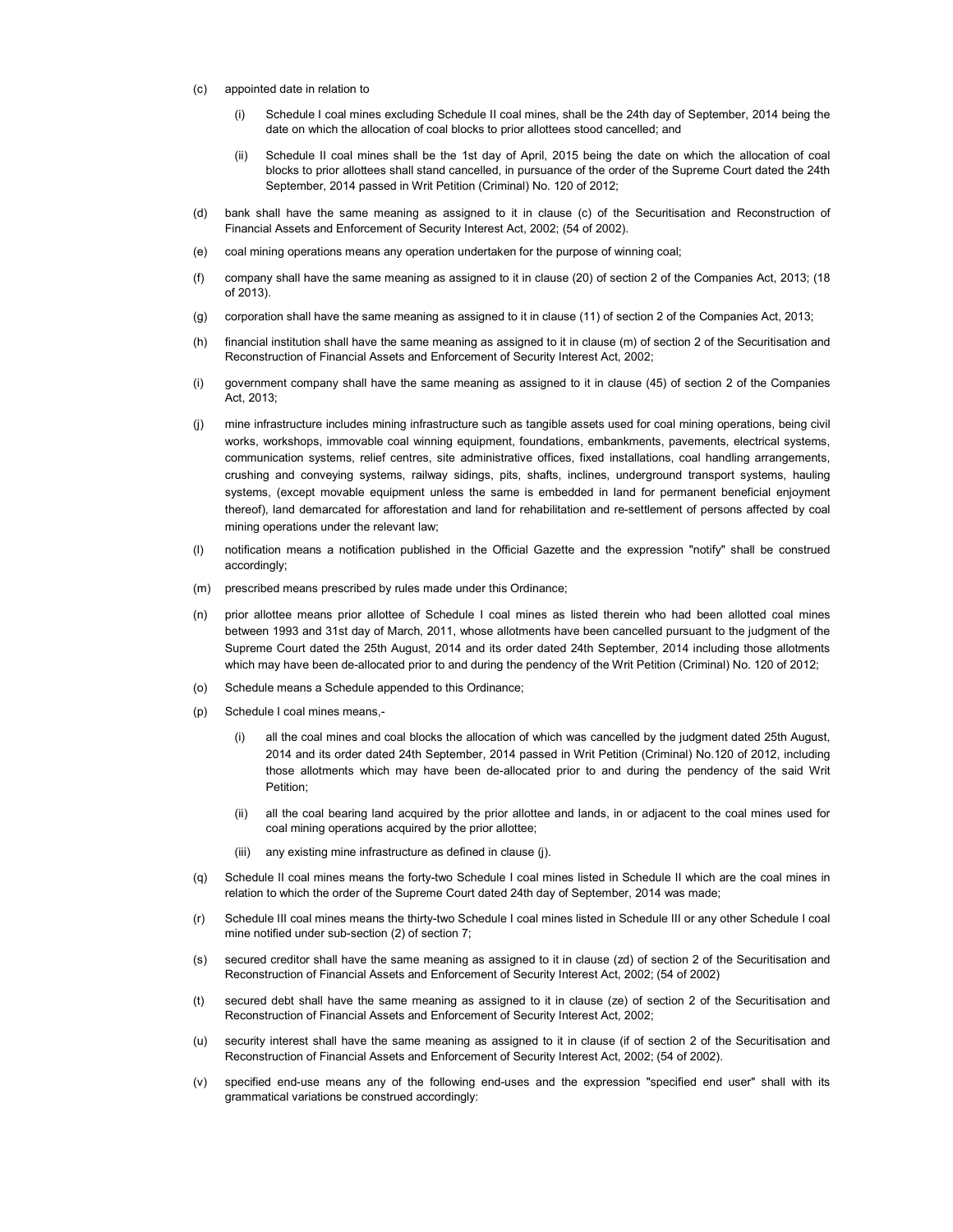- (i) production of iron and steel;
- (ii) generation of power including the generation of power for captive use;
- (iii) washing of coal obtained from a mine;
- (iv) cement;
- (v) such other end use as the Central Government, may by notification, specify.
- (w) vesting order means the vesting order issued under section 8.

(2) Words and expressions used herein and not defined, but defined in the Coal Bearing Areas (Acquisition and Development) Act, 1957, (20 of 1957) the Mines and Minerals (Development and Regulation) Act, 1957 (67 of 1957) and the Coal Mines (Nationalization) Act, 1973 (26 of 1973) including any rules or regulations made thereunder, shall have the meanings, respectively assigned to them in those Acts.

# CHAPTER II

#### AUCTION AND AllOTMENT

4. Eligibility to participate in auction and payment of fees. (1) Subject to the provisions of section 5, Schedule I coal mines shall be allocated by way of public auction in accordance with such rules, and on the payment of such fees which shall not exceed five crore rupees, as may be prescribed.

(2) Subject to the provisions in sub-section (3) of this section and section 5, the Central Government may, for the purpose of granting reconnaissance permit, prospecting licence or mining lease in respect of any area containing coal, select any of the following companies through auction by competitive bidding, on such terms and conditions as may be prescribed-

- (a) a Government company or corporation or a joint venture company formed by such company or corporation or between the Central Government or the State Government, as the case may, or any other company incorporated in India; or
- (b) a company or a joint venture company formed by two or more companies, may carry on coal mining operations in India, in any form either for own consumption, sale or for any other purpose in accordance with the permit, prospecting licence or mining lease, as the case may be, and the State Government shall grant such reconnaissance permit, prospecting licence or mining lease in respect of any area containing coal to such company as selected through auction by competitive bidding under this section.

(3) Subject to the provisions of section 5, the following persons who fulfil such norms as may be prescribed, shall be eligible to bid in an auction of Schedule II coal mines and Schedule III coal mines and to engage in coal mining operations in the event they are successful bidders, namely:-

> (a) a company engaged in specified end use including a company having a coal linkage which has made such investment as may be prescribed;

Explanation.- A company with a coal linkage includes any such company whose application is pending with the Central Government on the date of commencement of this Ordinance.

- (b) a joint venture company formed by two or more companies having a common specified end use and are independently eligible to bid in accordance with this Ordinance;
- (c) a Government company or corporation or a joint venture company formed by such company or corporation or with any other company having common specified end use:

Provided that nothing contained in sub-section (2) shall apply to this sub-section.

(4) A prior allottee shall be eligible to participate in the auction process subject to payment of the additional levy within such period as may be prescribed and if the prior allottee has not paid such levy, then, the prior allottee, its promoter or any of its company of such prior allottee shall not be eligible to bid either by itself or by way of a joint venture.

(5) Any prior allottee who is convicted for an offence relating to coal block allocation and sentenced with imprisonment for more than three years, shall not be eligible to participate in the auction.

5. Allotment of mines to Government companies or corporations. (1) Notwithstanding the provisions contained in subsections (1) and (3) of section 4, the Central Government may allot a Schedule I coal mine to a Government company or corporation which is not ajoint venture with private company or to a company which has been awarded a power project on the basis of competitive bids for tariff (including Ultra Mega Power Projects) from specified Schedule I coal mines by making an allotment order in accordance with such rules as may be prescribed and the State Government shall grant a reconnaissance permit, prospecting licence or mining lease in respect of any area containing coal to such company or corporation:

Provided that the Government company or corporation may carry on coal mining in any form either for its own consumption, sale or for any other purpose in accordance with the permit, prospecting licence or mining lease, as the case may be.

(2) An allotment may be made jointly to a joint venture of two or more Government companies or corporations: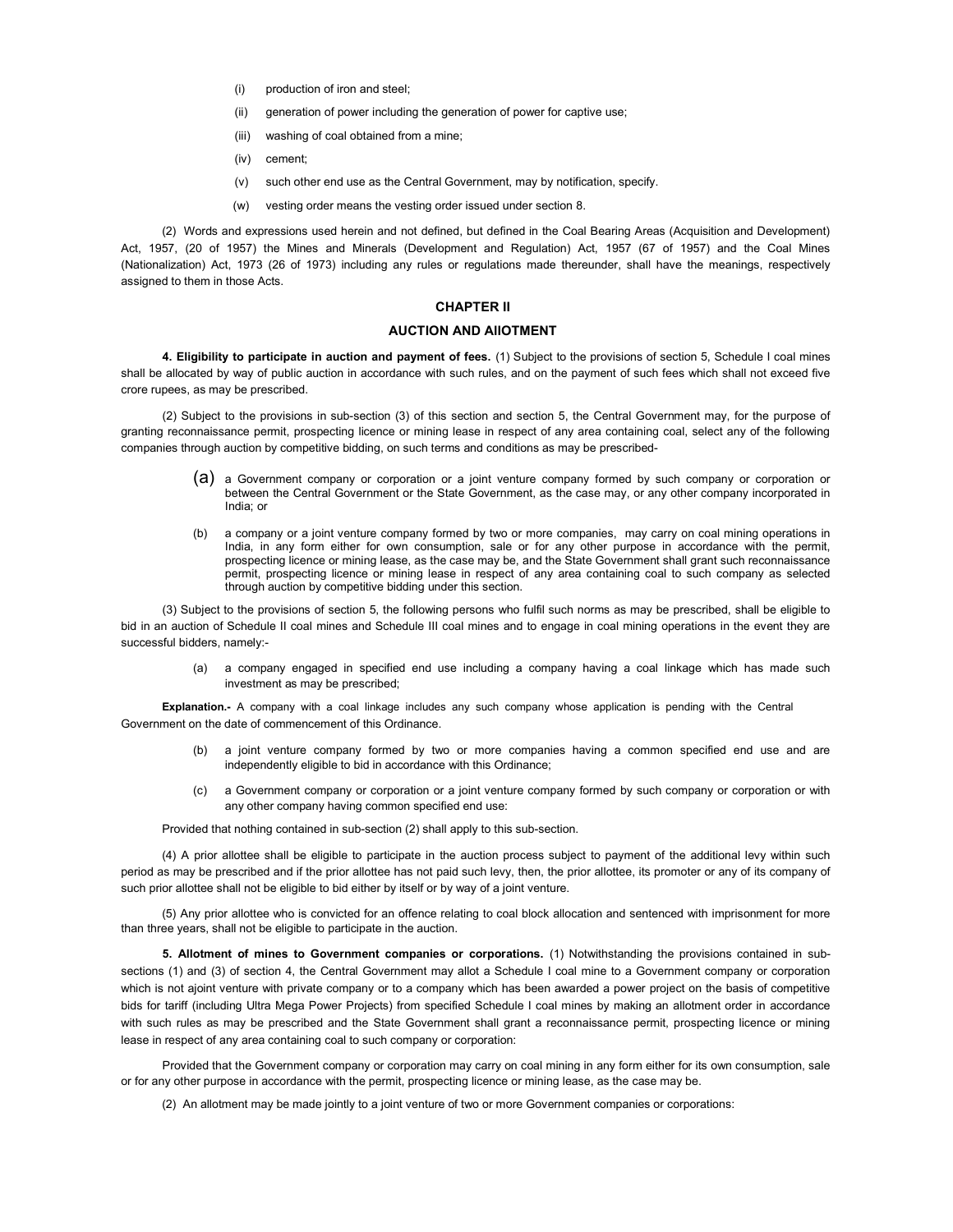Provided that a joint venture of any two or more Government companies or corporations shall be prohibited from alienating or transferring any interest in the joint venture of whatsoever nature including ownership in favour of a third party.

(3) No allotment under sub-section (1) shall be made to a prior allottee, if that allottee has not made the payment of the additional levy within the specified period.

6. Central Government to act through nominated authority. (1) The Central Government shall appoint an officer not below the rank of Joint Secretary to the Government of India as the nominated authority who shall act for and on behalf of the Central Government for the purposes of this Ordinance and shall exercise such powers as may be prescribed.

(2) The nominated authority may engage any expert having such qualifications and experience and on such terms and conditions as may be prescribed to make recommendations to the authority for the conduct of auction and in drawing up of the vesting order or allotment order in relation to Schedule I coal mines.

(3) The Central Government shall act through the nominated authority for the following purposes, namely:-

- (a) conduct the auction process and allotment with the assistance of experts;
- (b) execution of the vesting order for transfer and vesting of Schedule I coal mines pursuant to the auction;
- (c) executing the allotment order for any Government company or corporation in pursuance of section 5;
- (d) recording and mutating incorporeal rights of whatsoever nature including, consents, permissions, permits, approvals, grants, registrations;
- (e) collection of auction proceeds, adjustment of preferential payments and transfer of amount to the respective State Governments where Schedule I coal mine is located in accordance with the provisions of this Ordinance.

(4) The nominated authority shall complete the auction or execute the allotment orders of Schedule I coal mines within such time and in accordance with such rules as may be prescribed.

(5) The Central Government may appoint such other officers and staff as it may think fit to assist the nominated authority.

(6) The salaries and allowances and other terms and conditions of service of the nominated authority and such other officers and staff appointed under this section shall be such as may be prescribed.

7. Power to classify certain Schedule I coal mines by Central Government. (1) The Central Government may, before notifying the particulars of auction, classify mines identified from Schedule I coal mines as earmarked for the same class of specified end uses.

(2) The Central Government may in public interest, by notification, modify Schedule III coal mines by adding any other Schedule I coal mine for the purposes of specified end use.

8. Nominated authority to issue vesting order or allotment order. (1) The nominated authority shall notify the prior allottees of Schedule I coal mines to enable them to furnish information required for notifying the particulars of Schedule I coal mines to be auctioned in accordance with such rules as may be prescribed.

(2) The information required to be furnished under sub-section (1) shall be furnished within a period of fifteen days from the date of the notification.

(3) A successful bidder in an auction conducted on a competitive basis in accordance with such rules as may be prescribed, shall be entitled to the vesting of Schedule I coal mine for which it bid, pursuant to a vesting order drawn up in accordance with such rules.

(4) The vesting order shall transfer and vest upon the successful bidder, the following, namely:-

- (a) all the rights, title and interest of the prior allottee, in Schedule I coal mine concerned with the relevant auction;
- (b) entitlement to a mining lease to be granted by the State Government;
- (c) any statutory licence, permit, permission, approval or consent required to undertake coal mining operations in Schedule I coal mines if already issued to the prior allottee;
- (d) rights appurtenant to the approved mining plan of the prior allottee;
- any right, entitlement or interest not specifically covered under clauses (a) to (e).

(5) The nominated authority shall, in consultation with the Central Government, determine the floor price or reserve price in accordance with such rules as may be prescribed.

(6) The successful bidder shall, prior to the issuance and execution of a vesting order, furnish a performance bank guarantee for an amount as notified in relation to Schedule I coal mine auctioned to such bidder within such time, form and manner as may be prescribed.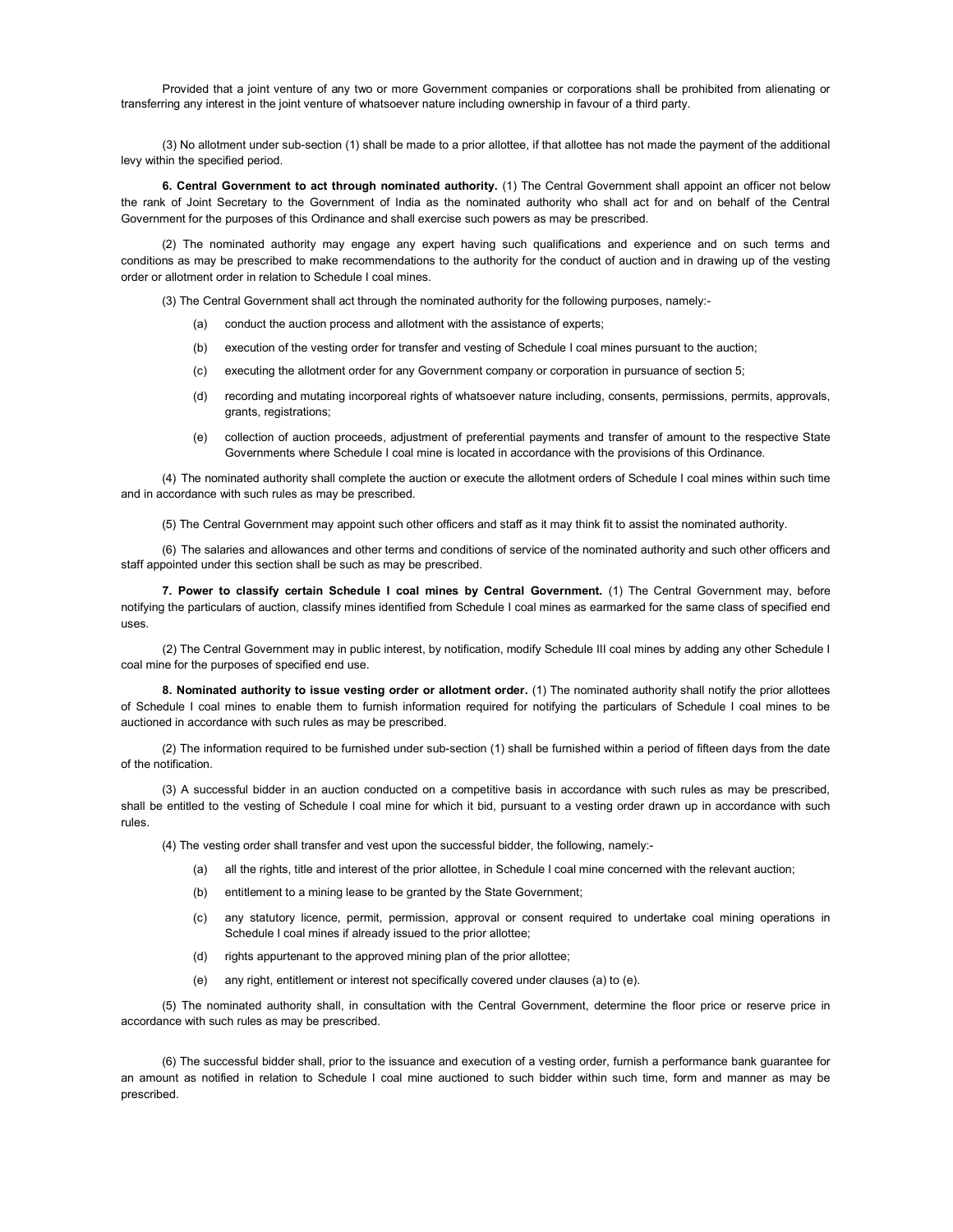(7) After the issuance of a vesting order under this section and its filing with the Central Government and with the appropriate authority designated by the respective State Governments, the successful bidder shall be entitled to take possession of the Schedule I coal mine without let or hindrance.

(8) Upon the execution of the vesting order, the successful bidder of the Schedule I coal mine shall be granted a prospecting licence or a mining lease, as applicable, by the concerned State Government in accordance with the Mines and Minerals (Development and Regulation) Act, 1957. (67 of 1957).

(9) A Government company or corporation or a joint venture company formed by such company or corporation or between the Central Government or the State Government, as the case may, or any other company incorporated in India, alloted a Schedule I coal mine shall be granted a prospecting licence or a mining lease, as applicable, by the concerned State Government in accordance with the Mines and Minerals (Development and Regulation) Act, 1957.

(10) In relation to Schedule II coal mines, the successful bidder which was a prior allottee, shall continue coal mining operations after the appointed date in terms of the approved mining plan, till the mining lease in terms of sub-section (8) is granted, upon the grant of a vesting order and to that extent, the successful bidder shall be deemed to have been granted a mining lease till the execution of the mining lease in terms of the said Sub-section.

(11) In relation to Schedule II coal mines, the Government company or corporation which was a prior allottee can continue coal mining operations after the appointed date in terms of the approved mining plan, till the mining lease in terms of sub-section (9) is granted, upon execution of the allotment order and to that extent, the allottee shall be deemed to have been granted a mining lease till the execution of the mining lease in terms of the said Sub-section.

(12) The provisions of sub-sections (1) and (2) and sub-sections (4) to (7) (both inclusive) of this section as applicable to a vesting order, shall mutatis mutandis be also applicable to an allotment order.

9. Priority of disbursal of proceeds. The proceeds arising out of land and mine infrastructure in relation to a Schedule I coal mine shall be disbursed maintaining, inter alia, the priority of payments in accordance with such rules as may be prescribed-

- (a) payment to secured creditors for any portion of the secured debt in relation to a Schedule I coal mine which is unpaid as on the date of the vesting order;
- (b) compensation payable to the prior allottee in respect of the Schedule I coal mine.

#### CHAPTER III

# TREATMENT OF RIGHTS AND OBLIGATIONS OF PRIOR ALLOTTEES

10. Utilisation of movable property used in coal mining operations. (1) A successful bidder or allottee in respect of Schedule II coal mines, may negotiate with prior allottee to own or utilise such movable property used in coal mining operations on such terms and conditions as may be mutually agreed to by them.

(2) Where a successful bidder or allottee is not vested with any movable property of a Schedule I coal mine, then, he is not bound by any liabilities or obligations arising out of such ownership or contractual rights, obligations or liabilities which shall continue to remain with the prior allottee.

(3) In the event that the successful bidder or allottee is unable to satisfactorily negotiate with the prior allottee or any third party who has a contract with the prior allottee for the movable property, it shall be the obligation of the prior allottee or the third party to remove such movable property within a period not exceeding thirty days from the date of the vesting order, or the allotment order, as the case may be, and the successful bidder or allottee shall not be liable for any damage to such property.

(4) A successful bidder or allottee which has elected not to purchase or transfer or continue to use the movable property referred to in sub-section (1), shall prior to the execution of the vesting order or the allotment order, as the case may be, declare to the nominated authority that he intends to move and store such movable property of the prior allottee or such third party and after the date of the vesting order or the allotment order, as the case may be, the successful bidder or allottee shall be entitled to move and store such movable property, so as not to cause any impediment for coal mining operations.

(5) If a prior allottee or such third party which has contracted with the prior allottee for its movable property, fails to remove the movable property which the successful bidder or allottee has elected not to purchase or use in accordance with sub-section (4), then, after the period of seventy- five days from the vesting order or the allotment order, as the case may be, a successful bidder or allottee shall be entitled to dispose off such movable property which may be physically located within Schedule II coal mine, the successful bidder or the allottee, shall, in such event be entitled to appropriate the sale proceeds of such movable property disposed off to pay for any cost incurred by the successful bidder or allottee, for the removal, storage, sale and disposal of such movable property, as a first charge over the sale proceeds of such movable property:

Provided that the remaining sale proceeds after appropriation of costs, shall be paid by the successful bidder or allottee to the Central Government towards any compensation that may be payable to the owner of such movable property sold, upon establishment of title to such movable property in accordance with such rules as may be prescribed: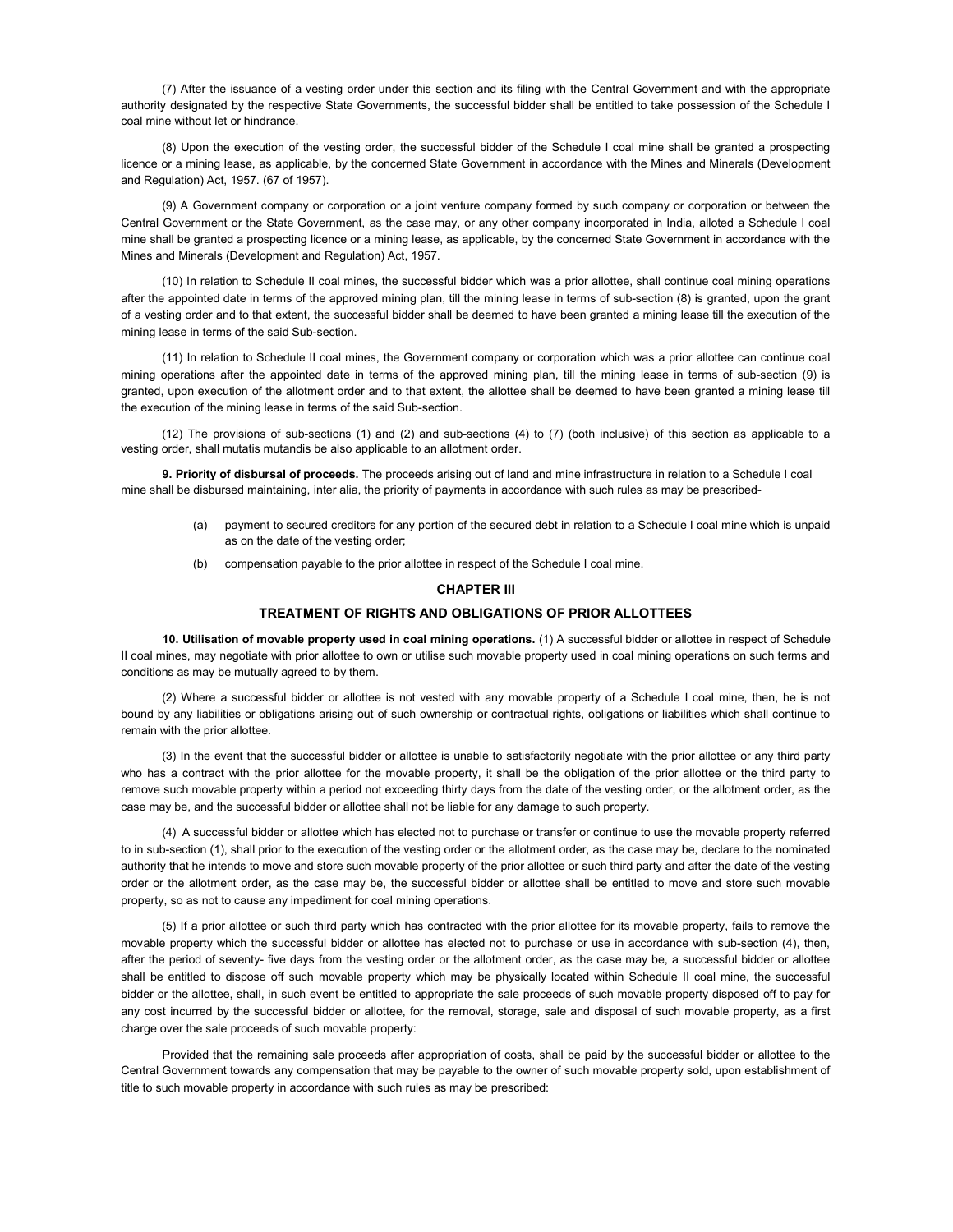Provided further that if a third party contractor to the prior allottee owns such movable property, then, such third party shall be entitled to prove its right to receive compensation from the sale proceeds of the movable property sold as per this sub-section, in accordance with such rules as may be prescribed.

11. Discharge or adoption of third party contracts with prior allottees. (1) Notwithstanding anything contained in any other law for the time being in force, a successful bidder or allottee, as the case may be, in respect of Schedule I coal mines, may elect, to adopt and continue such contracts which may be existing with any of the prior allottees in relation to coal mining operations and the same shall constitute a novation for the residual term or residual performance of such contract:

Provided that in such an event, the successful bidder or allottee or the prior allottee shall notify the nominated authority to include the vesting of any contracts adopted by the successful bidder.

(2) In the event t at a successful bidder or allottee elects not to adopt or continue with existing contracts which had been entered into by the prior allottees with third parties, in that case all such contracts which have not been adopted or continued shall cease to be enforceable against the successful bidder or allottee in relation to the Schedule I coal mine and the remedy of such contracting parties shall be against the prior allottees.

12. Provisions in relation to secured creditors. (1) The secured creditors of the prior allottees which had any security interest in any part of the land or mine infrastructure of a Schedule I coal mine shall be entitled to-

- continue with such facility agreements and security interest with the prior allottee if such prior allottee is a successful bidder or allottee; and
- (b) in the event that the prior allottee is not a successful bidder or allottee, then the security interest of such secured creditor shall only be satisfied out of the compensation payable to such prior allottee, to the extent determined in accordance with such rules as may be prescribed and the outstanding debt shall be recoverable from the prior allottee.

(2) The Central Government shall, taking into consideration the provisions contained in section 9, prescribe the manner in which the secured creditor shall be paid out of the compensation in respect of any prior allottee.

13. Void alienations and permitted security interests. Any and all alienations of land and mine infrastructure and creation of any encumbrances of whatsoever nature thereon which relate to Schedule I coal mines, made by any prior allottee after the 25th day of August, 2014 shall be void, save and except any registered security interest and charge over the land and mine infrastructure as registered by a bank or a financial institution or any other secured lender.

14. Liabilities of prior allottees. (1) Notwithstanding anything contained in any other law for the time being in force, no proceedings, orders of attachment, distress, receivership, execution or the like, suits for the recovery of money, enforcement of an security or guarantee (except as otherwise provided for under this Ordinance), prior to the date of commencement of this Ordinance shall lie, or be proceeded further with and no remedies shall be available against the successful bidder, or allottee, as the case may be or against the land and mine infrastructure in respect of Schedule I coal mines.

(2) The proceedings as referred to in sub-section (1), shall continue as a personal remedy against the prior allottee but shall not be maintainable or continued against the land or mine infrastructure of Schedule I coal mine or the successful bidder or allottee, pursuant to this Ordinance.

(3) Every liability of any prior allottee in relation to a Schedule I coal mine in respect of any period prior to the vesting order or allotment order, shall be the liability of such prior allottee and shall be enforceable against it and not against the successful bidder or allottee or the Central Government.

(4) All unsecured loans shall continue to remain the liability of the prior allottee.

(5) The additional levy imposed against the prior allottees of Schedule II coal mines shall continue to remain the liability of such prior allottees and such additional levy shall be collected by the Central Government in such manner as may be prescribed.

(6) For the removal of doubts, it is hereby declared that

- (a) no claim for wages, bonus, royalty, rate, rent, taxes, provident fund, pension, gratuity or any other dues in relation to a Schedule I coal mine in respect of any period prior to the date of vesting order or allotment order, as the case may be, shall be enforceable against the Central Government or the successful bidder or the allottee, as the case may be;
- (b) no award, decree, attachment or order of any court, tribunal or other authority in relation to any Schedule I coal mine passed prior to the date of commencement of this Ordinance, in relation to the land and mine infrastructure of Schedule I coal mines, shall be enforceable against the Central Government or the successful bidder or the allottee, as the case may be;
- (c) no liability for the contravention of any provision of law for the time being in force, relating to any act or omission prior to the date of vesting order or allotment order, as the case may be, shall be enforceable against the successful bidder or allottee or the Central Government.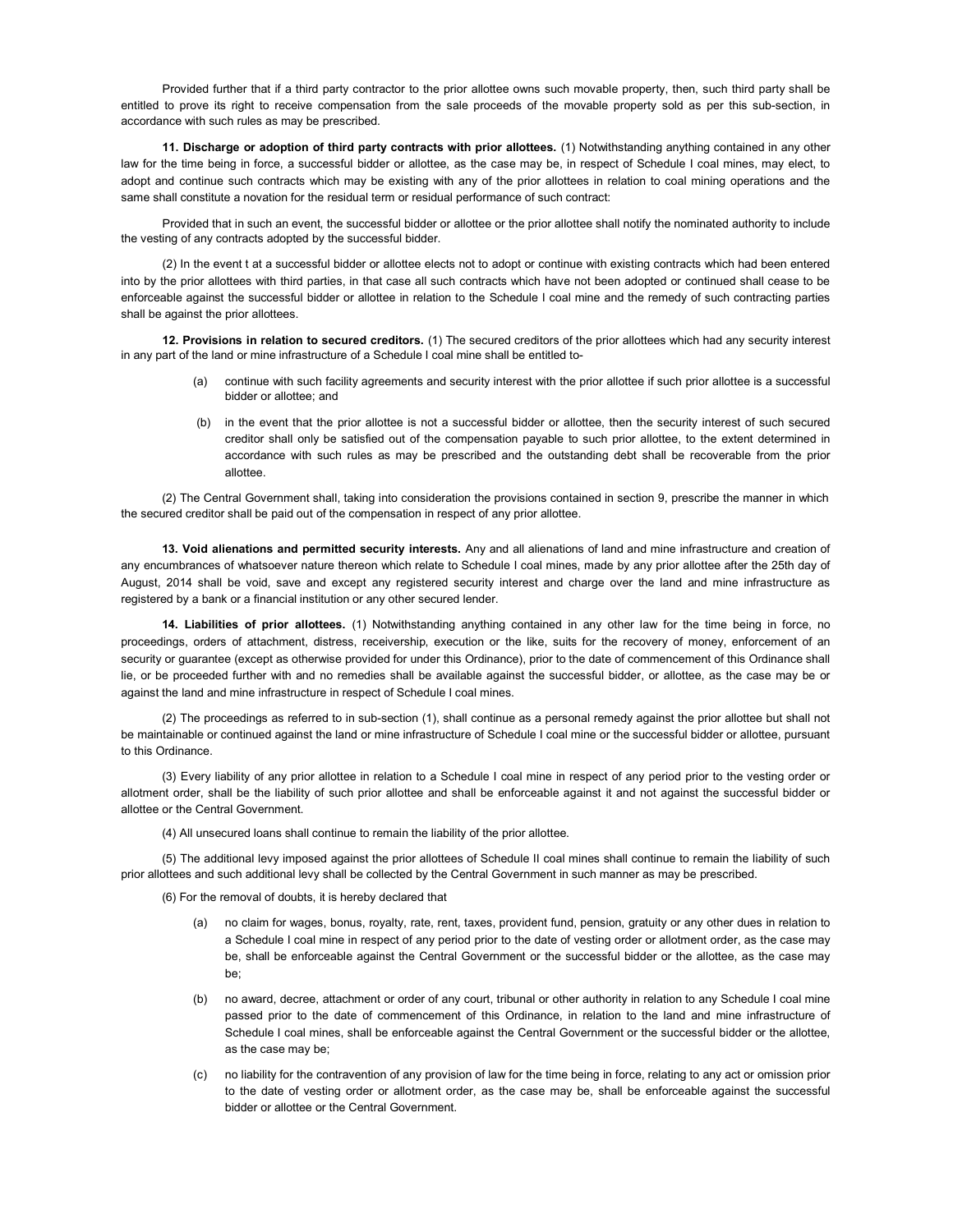15. Commissioner of Payments to be appointed and his powers. (1) For the purposes of disbursing the amounts payable to the prior allottees of Schedule I coal mines, the Central Government shall appoint an officer not below the rank of Joint Secretary to the Government of India, to be the Commissioner of Payments.

(2) The Central Government may appoint such other officers and staff as it may think fit to assist the Commissioner and thereupon the Commissioner may authorise one or more of such officers to also exercise all or any of the powers exercisable by him under this Ordinance.

(3) Any officer authorised by the Commissioner to exercise any powers may exercise those powers in the same manner and with the same effect as if they have been conferred on him directly by this Ordinance and not by way of authorisation.

(4) The salaries and allowances and other terms and conditions of service of the Commissioner and other officers and staff appointed under this section shall be such as may be prescribed.

(5) The Central Government shall, within a period of thirty days from such date as may be notified pay to the Commissioner for payment to the prior allottee, an amount equal to the compensation determined by the nominated authority.

(6) Separate records shall be maintained by the Commissioner in respect of each Schedule I coal mine in relation to which payments have been made to him under this Ordinance.

16. Valuation of compensation for payment to prior allottee. (1) The quantum of compensation for the land in relation to Schedule I coal mines shall be as per the registered sale deeds lodged with the nominated authority in accordance with such rules as may be prescribed, together with twelve per cent. simple interest from the date of such purchase or acquisition, till the date of the execution of the vesting order or the allotment order, as the case may be:

(2) The quantum of compensation for the mine infrastructure in relation to Schedule I coal mines shall be determined as per the written down value reflected in the statutorily audited balance sheet of the previous financial year in accordance with such rules and in such manner as may be prescribed.

(3) If the successful bidder or allottee is a prior allottee of any of the Schedule I coal mines, then, the compensation payable to such successful bidder or allottee shall be set off or adjusted against the auction sum or the allotment sum payable by such successful bidder or allottee, as the case may be, for any of the Schedule I coal mines.

(4) The prior allottee shall not be entitled to compensation till the additional levy has been paid.

#### CHAPTER IV

#### POWERS OF THE CENlRAL GOVERNMENT AFTER THE APPOINTED DATE

17. Responsibility of Central Government after the appointed date. (1) On and from the appointed date, the Central Government or a company owned by the Central Government shall be deemed to have become the lessee or licensee of the State Government in relation to each of the Schedule II coal mines, in respect of which a mining lease or prospecting licence has been granted prior to the date of commencement of this Ordinance, as if a mining lease or prospecting licence in relation to such coal mine had been granted to the Central Government or a company owned by the Central Government and the period of such lease or licence shall be the maximum period for which such lease or licence could have been granted by the State Government under the Mineral Concession Rules, 1960, and thereupon all the rights under such mining lease, including surface, underground and other rights shall be deemed to have been transferred to, and vested in, the Central Government or a company owned by the Central Government.

(2) On the expiry of the term of any lease or licence, referred to in sub-section (I), such lease or licence shall be renewed, by the State Government, in consultation with the Central Government for the maximum period for which such lease or licence can be renewed under the Mineral Concession Rules, 1960.

(3) As it is considered expedient and necessary in the public interest and in view of the difficult situation which has arisen, the powers of the State Government, under the Mines and Minerals (Development and Regulation) Act, 1957, (67 of 1957) to prematurely terminate a prospecting licence or mining lease, shall stand suspended, in relation to Schedule I coal mines, for a period of one year from the date of commencement of this Ordinance or such other period as may be notified by the Central Government.

18. Central Government to appoint designated custodian. (1) On and from the appointed date, if the auction or allotment of Schedule I coal mines is not complete, the Central Government shall appoint any person as a designated custodian for such coal mines as may be notified by the Central Government to manage and operate such notified coal mines.

(2) The designated custodian shall act for and on behalf of the Central Government in respect of the notified coal mines under sub-section (1) to operate and manage such Schedule I coal mines in such manner as may be notified, till the completion of the auction of such coal mines or allotment under section 4 and section 5 read with section 8, as the case may be.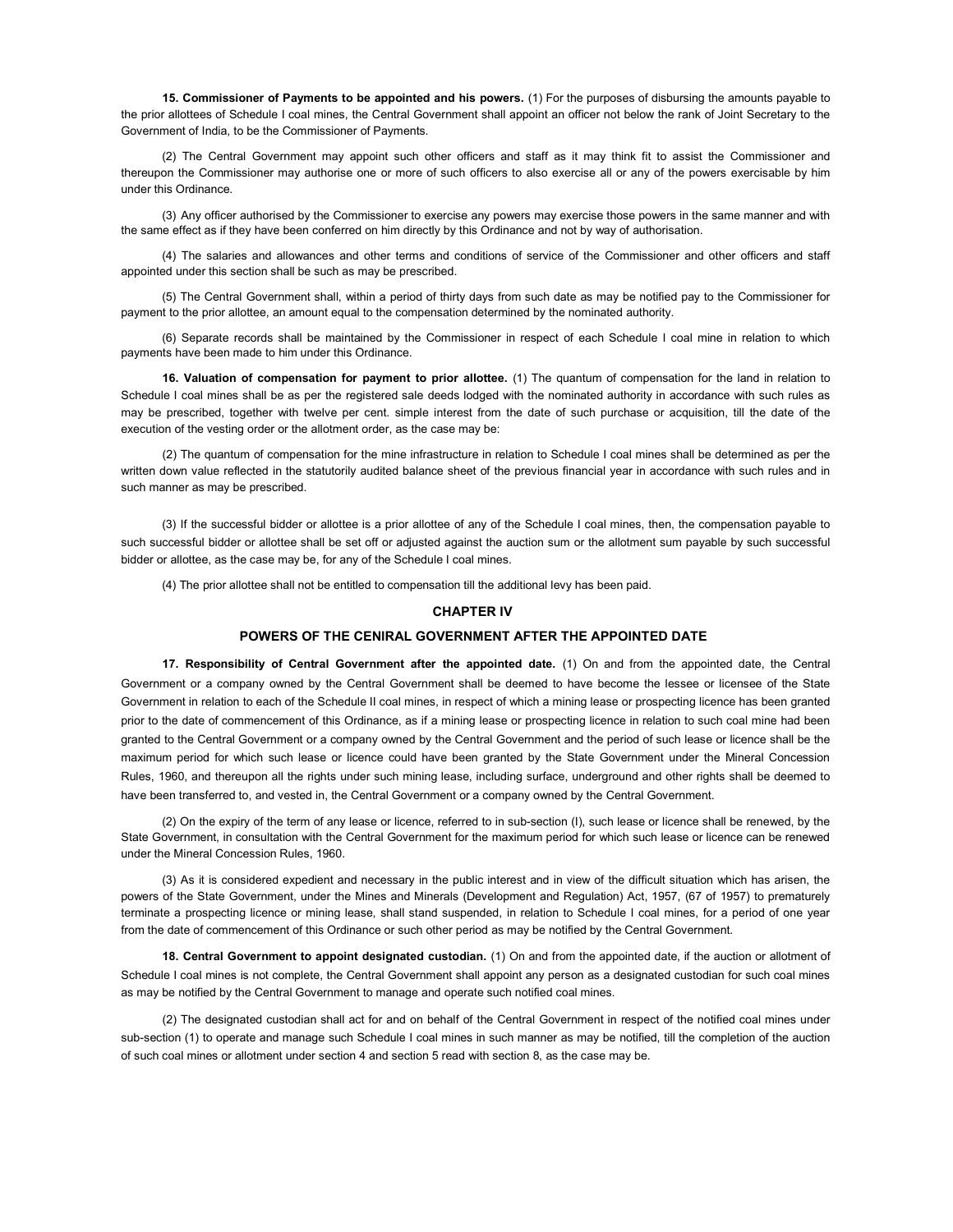19. Powers and functions of the designated custodian in respect of Schedule II coal mines. (1) The designated custodian appointed under sub-section (1) of section 18, shall be entitled to take control and possession of all lands, in or adjacent to Schedule II coal mines, and used for coal mining operations and the mine infrastructure in relation to Schedule II coal mine, on behalf of the Central Government.

(2) The designated custodian may direct the prior allottees or any other persons in-charge of the management of the Schedule II coal mine and coal mining operations immediately before the appointed date to provide the requisite manpower, as may be necessary, to ensure continuity in coal mining operations and production of coal.

(3) The designated custodian shall receive, to the exclusion of all other persons, any monies due to Schedule II coal mines, notwithstanding cases where such receipt pertains to a transaction made at any time before the appointed date.

(4) The designated custodian may call for any information, records and documents in relation to Schedule II coal mines and coal mining operations from any or all such persons who were in charge of the management and operation of such Schedule II coal mines prior to the appointed date, and such persons shall be bound to deliver to the designated custodian all such documents in their custody relating to Schedule II coal mines.

(5) The designated custodian may appoint such consultants or experts, as may be necessary, in relation to the management and operation of Schedule II coal mines.

(6) The designated custodian shall transfer the management and operation of any Schedule II coal mines to such person in such manner as may be prescribed.

(7) The designated custodian shall have the power to perform such other functions which may be consequential or incidental to the functions specified under this section.

(8) Notwithstanding anything contained in any other law for the time being in force, the designated custodian shall, in exercise of its or powers or the performance of its functions under this Ordinance, be bound by such directions on questions of policy, as the Central Government may give in writing to it from time to time.

# CERTAIN ARRANGEMENTS

20. Power of Central Government to approve certain arrangements. (1) A successful bidder or allottee or coal linkage holder shall, with prior approval of the Central Government and in accordance with such rules as may be prescribed, be entitled to enter into certain agreements or arrangements with other successful bidder or allottee or coal linkage holder, as the case may be, for optimum utilisation of coal mine for the same end uses in the public interest and to achieve cost efficiencies.

(2) A successful bidder or allottee may also use the coal mine from a particular Schedule I coal mine for any of its plants engaged in common specified end uses, in accordance with such rules as may be prescribed.

### CHAPTER VI

### **MISCELLANEOUS**

21. Acquisition of land. (1) All existing land acquisition proceedings under the Right to Fair Compensation and Transparency in Land Acquisition, Rehabilitation and Resettlement Act, 2013, (30 of 2013) in relation to Schedule I coal mines, shall continue in respect of such areas of land in accordance with the provisions of the said Act.

(2) All such areas of land which are not subject matter of land acquisition proceedings, in relation to the coal mines, under the Right to Fair Compensation and Transparency in Land Acquisition, Rehabilitation and Resettlement Act, 2013 (20 of 2013) may be proceeded with by the Central Government in terms of the Coal Bearing Areas (Acquisition and Development) Act, 1957. (20 of 1957)

(3) The State Governments which have initiated land acquisition proceedings under provisions of the Right to Fair Compensation and Transparency in Land Acquisition, Rehabilitation and Resettlement Act, 2013 (20 of 2013) and all such lands which are also subject matter of the said Act in respect of Schedule I coal mines, shall-

- (a) not transfer any land to the prior allottees which have been acquired under the said Act;
- (b) continue the land acquisition proceedings till the appointed date;
- (c) for such Schedule I coal mines which have not vested in the successful bidder or the allottee, as the case may be, by the appointed date, continue the land acquisition proceedings for and on behalf of the Central Government;
- (d) upon the vesting or the allotment, as the case may be, after the appointed date, continue such land acquisition proceedings on behalf of the successful bidder or the allottee.

22. Realisation of additional levy. If a prior allottee of Schedule II coal mine fails to deposit the additional levy with the Central Government within the specified time, then, such additional levy shall be realised as the arrears of land revenue.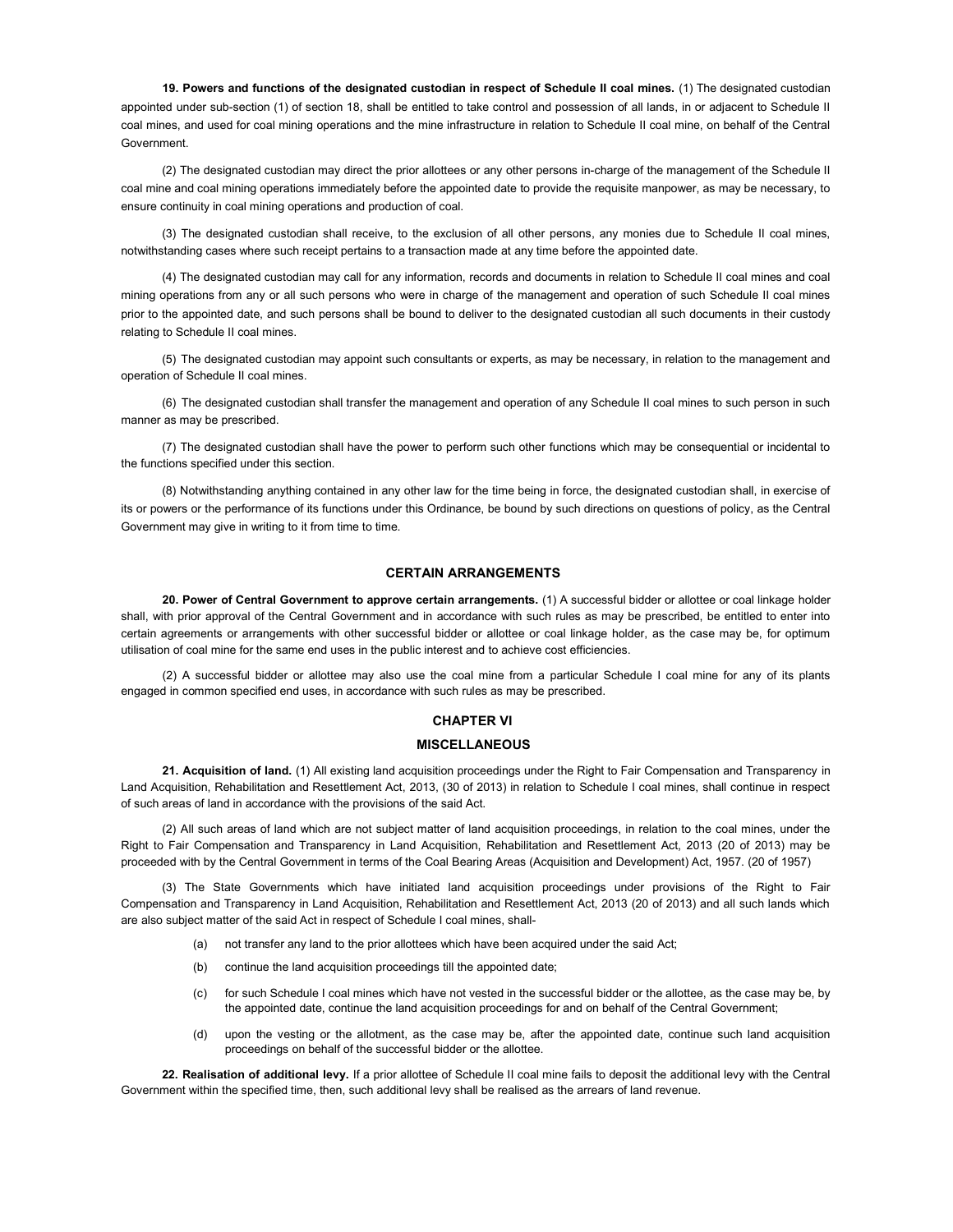#### 23. Penalties for certain offences. If any person-

- (a) obstructs or causes any impediment in taking possession or in the management and operation of the Schedule I coal mines by the Central Government or the designated custodian; or
- (b) fails to deliver to the designated custodian any books of account, registers or any other document in his custody relating to Schedule I coal mines and coal mining operations in respect of the management of which the designated custodian has been appointed; or
- (c) destroys or misuses any mine infrastructure or coal stock; or
- (d) retains any property of such coal mine or removes or destroys it, he and any officer-in-default of the company shall be punishable with imprisonment for a term which may extend to two years, or with the minimum fine of one lakh rupees per day and in the case of continuing failure, with a maximum fine of two lakh rupees for every day during which the failure continues or with both, depending upon the nature of the offence.

24. Penalty for failure to comply with directions of Central Government. If any person fails to comply, without reasonable cause, with a direction given by the Central Government or nominated authority or the designated custodian, he shall be punishable with a fine of one lakh rupees and in the case of continuing failure with a maximum fine of two lakh rupees for every day during which the failure continues, depending upon the nature of the offence.

25. Offences by companies. (1) Where an offence under this Act has been committed by a company, every person who at the time the offence was committed was in-charge of, and was responsible to, the company for conduct of business of the company as well as the company shall be deemed to be guilty of the offence and shall be liable to be proceeded against and punished accordingly:

Provided that nothing contained in this sub-section shall render any such person liable to any punishment, if he proves that the offence was committed without his knowledge and that he had exercised all due diligence to prevent the commission of such offence.

(2) Notwithstanding anything contained in sub-section (1), where any offence under this Act has been committed by a company and it is proved that the offence has been committed with the consent or connivance of, or is attributable to, any neglect on the part of any director, manager, secretary or other officer of the company, such director, manager, secretary or other officer shall be deemed to be guilty of that offence and shall be liable to be proceeded against and punished accordingly.

26. Cognizance of offences. No court shall take cognizance of any offence punishable under this Ordinance or any rules made thereunder except upon complaint in writing made by a person authorised in this behalf by the Central Government or nominated authority or the designated custodian.

27. Ordinance to have overriding effect. The provisions of this Ordinance shall have effect, notwithstanding anything inconsistent therewith contained in any other law for the time being in force or in any instrument having effect by virtue of any such law.

28. Amendment of certain Acts contained in Schedule IV. On and from the date of commencement of this Ordinance, the Coal Mines (Nationalisation) Act, 1973 (26 of 1973) and the Mines and Minerals (Development and Regulation) Act, 1957 (67 of 1957) shall stand amended in the manner provided in Schedule IV.

29. Power to make rules. (1) The Central Government may, by notification in the Official Gazette, and subject to the condition of previous publication, make rules for carrying out the provisions of this Ordinance.

(2) In particular, and without prejudice the generality of the foregoing power, such rules may provide for all or any of the following matters, namely:-

- (a) the manner of allocation of Schedule I coal mines by way of public auction and details of fees under sub-section (1) of section 4;
- (b) the terms and conditions for granting reconnaissance permit, prospecting licence or mining lease and the manner and conditions of competitive bidding under sub-section (2) of section 4;
- (c) norms to become eligible to bid in an auction and the amount of investment in respect of a company having a coal linkage under sub-section (3) of section 4;
- (d) the period within which the payment of additional levy by the prior allottee under of sub-section (4) of section 4;
- (e) the allotment order to make allocations to a Government company or corporation under sub-section (3) of section 5;
- (f) the powers of the nominated authority under sub-section (1) of section 6;
- (g) the manner of bidding for Schedule II coal mines and execution of the allocation orders under sub-section (5) of section 6;
- (h) the salaries and allowances and other terms and conditions of service of the nominated authority and other officers and staff under sub-section (6) of section 6;
- (i) the manner of notifying the particulars of Schedule I coal mines to be auctioned and furnishing of required information by the prior allottees under sub-section (1) of section 8;
- (j) the manner of conducting auction and drawing of a vesting order under sub-section (3) of section 8;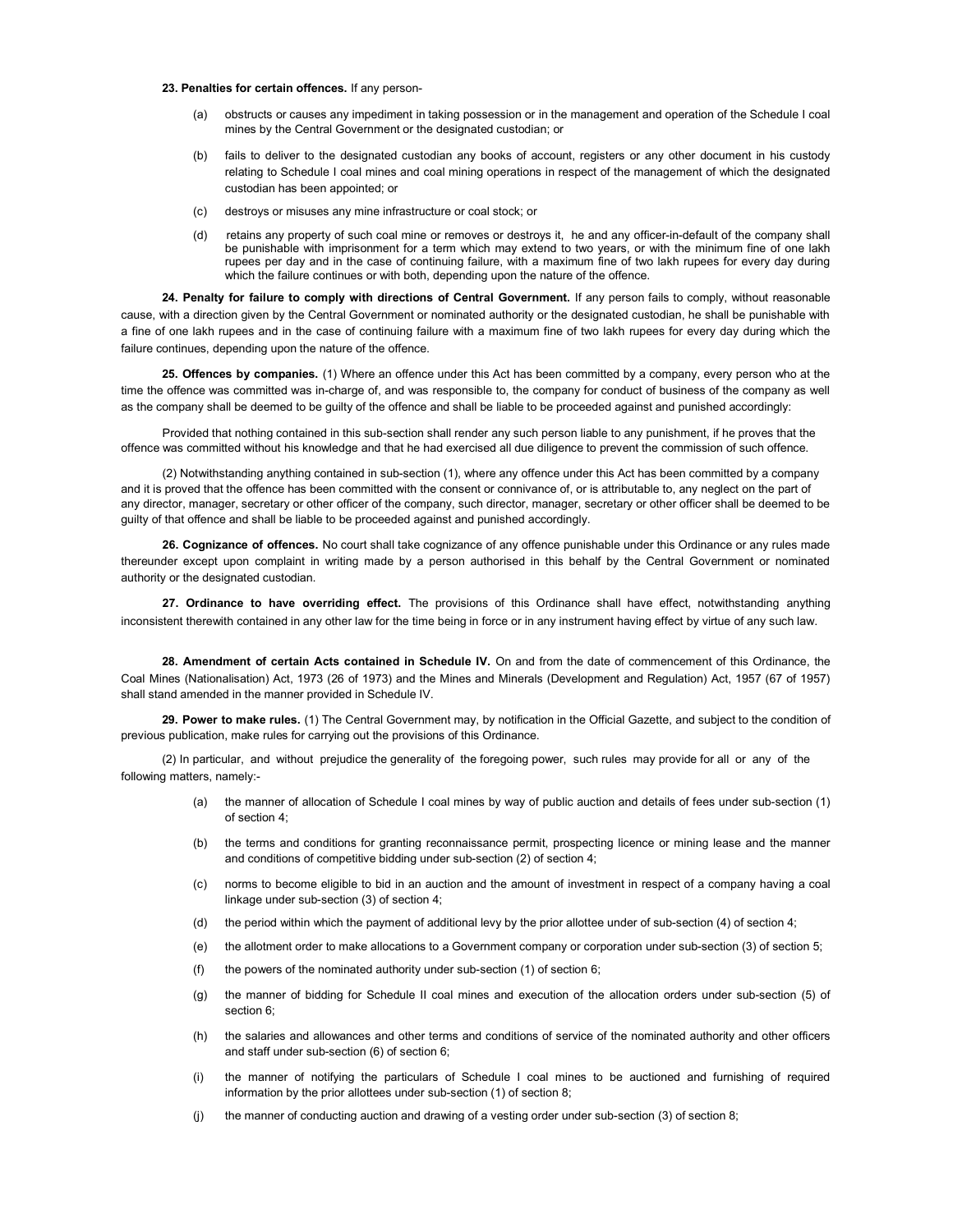- (k) determination of floor price by the nominated authority under sub-section (5) of section 8;
- (l) the form and manner of furnishing of bank guarantee and the time within which such furnishing of bank guarantee under sub-section (6) of section 8;
- (m) the manner of disbursement of priority payments under section 9;
- (n) the manner of establishing title of movable property by the prior allottee or third party who has a contract with the prior allottee for the movable property under the first proviso to sub-section (5) of section 10;
- (o) the manner of receiving compensation from the sale proceeds of the movable property under the second proviso to sub-section (5) of section 10;
- (P) the manner in which the secured creditor paid out of the compensation in respect of any prior allottee under subsection (2) of section 12;
- (q) the manner of collection of additional levy by the Central Government from the prior allottees of Schedule II coal mines under sub-section (5) of section 14;
- (r) the salaries and allowances and other terms and conditions of service of the Commissioner of Payments and other officers and staff under sub-section (4) of section 15;
- (s) the manner of determination of compensation payable to prior allottee and the lodging of registered sale deeds with the nominated authority under sub-section (1) of section 16;
- (t) the method of determination of compensation for mine infrastructure in relation to Schedule I and its reflection in the statutorily audited balance sheet under sub-section (2) of section 16;
- (u) the manner of transfer ofthe management and operation of any Schedule II coal mines by the designated custodian under sub-section (6) of section 19;
- (v) the manner of providing agreements or arrangements for optimum utilisation of coal mined for specified end uses under sub-section (l) of section 20;
- (w) the manner of usage of coal mine by a successful bidder or allottee for any of its plants under sub-section (2) of section 20;
- (x) any other matter which is required to be, or may be, prescribed.

(3) Every rule made under and every notification issued by the Central Government, under this Ordinance, shall be laid, as soon as may be after it is made, before each House of Parliament, while it is in session, for a total period of thirty days which may be comprised in one session or in two or more successive sessions, and if, before the expiry of the session immediately following the session or the successive sessions aforesaid, both Houses agree in making any modification in the rule or notification, or both Houses agree that the rule or notification should not be made, the rule or notification shall thereafter have effect only in such modified form or be of no effect, as the case may be; so, however, that any such modification or annulment shall be without prejudice to the validity of anything previously done under that rule or notification.

30. Power to remove difficulties. (1) If any difficulty arises in giving effect to the provisions of this Ordinance, the Central Government may, by order published in the Official Gazette, make such provisions, not inconsistent with the provisions of this Act, as appear to it to be necessary or expedient for removing the difficulty:

Provided that no such order shall be made after the expiry of a period of two years from the date of commencement of this Ordinance.

(2) Every order made under this section shall, as soon as may be after it is made, be laid before each House of Parliament.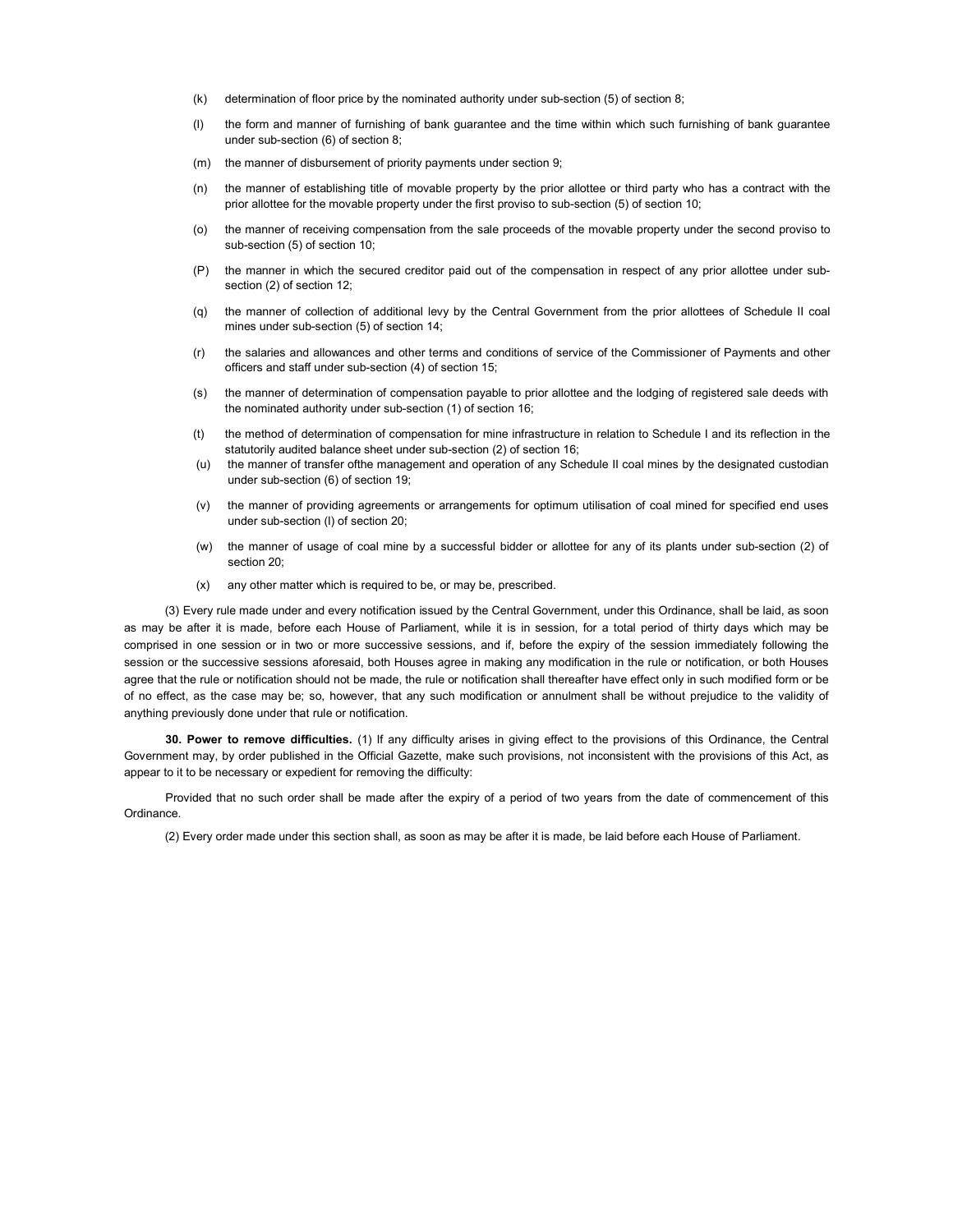#### SCHEDULE-I [See section 3(l)(p)]

| SL<br>No.                  | Name of Coal<br>Mine/Block                                                             | <b>Name of Prior Allottee</b>                                                                                                                                                                                                                    | <b>State where Coal Mine/</b><br><b>Block Located</b>                                     |
|----------------------------|----------------------------------------------------------------------------------------|--------------------------------------------------------------------------------------------------------------------------------------------------------------------------------------------------------------------------------------------------|-------------------------------------------------------------------------------------------|
| 1.<br>2.<br>3.<br>4.<br>5. | Tadicherla - I<br>Anesttipali<br>Punkula - Chilka<br>Penagaddppa<br>Namchik<br>Namphuk | Andhra Pradesh Power Generation Corpn. Ltd.<br>Andhra Pradesh Power Generation Corpn. Ltd.<br>Andhra Pradesh Power Generation Corpn. Ltd.<br>Andhra Pradesh Power Generation Corpn. Ltd.<br>Arunachal Pradesh Mineral Dev. & Trading Corporation | Andhra Pradesh<br>Andhra Pradesh<br>Andhra Pradesh<br>Andhra Pradesh<br>Arunachal Pradesh |
| 6.<br>7.                   | Sayang<br>Rajgamar Dipside                                                             | AES Chhattisgarh Energy Pvt. Ltd.<br>API Ispat & Powertech Pvt. Ltd., CG Sponge Manufacturers                                                                                                                                                    | Chhattisgarh                                                                              |
| 8.                         | (Deavnara)<br>Durgapur - II/<br>Taraimar                                               | Consortium Coalfield Pvt. Ltd.<br>Bharat Alluminium Company Ltd.                                                                                                                                                                                 | Chhattisgarh<br>Chhattisgarh                                                              |
| 9.                         | Datima                                                                                 | Binani Cement Ltd.                                                                                                                                                                                                                               | Chhattisgarh                                                                              |
| 10.                        | Tara                                                                                   | Chhattisgarh Mineral Development Corporation Limited                                                                                                                                                                                             | Chhattisgarh                                                                              |
| 11.                        | Gare Pelma, Sector-I                                                                   | Chhattisgarh Mineral Development Corporation Limited                                                                                                                                                                                             | Chhattisgarh                                                                              |
| 12.                        | Shankarpur                                                                             | Chhattisgarh Mineral Development Corporation Limited                                                                                                                                                                                             | Chhattisgarh                                                                              |
|                            | Bhatgaon II Extn.                                                                      |                                                                                                                                                                                                                                                  |                                                                                           |
| 13.                        | Sondhia                                                                                | Chhattisgarh Mineral Development Corporation Limited                                                                                                                                                                                             | Chhattisgarh                                                                              |
| 14.                        | Parsa                                                                                  | Chhattisgarh State Electricity Board                                                                                                                                                                                                             | Chhattisgarh                                                                              |
| 15.                        | Vijay Central                                                                          | Coal India Limited, SKS Ispat & Power Ltd.                                                                                                                                                                                                       | Chhattisgarh                                                                              |
| 16.                        | Gidhmuri                                                                               | Chattishgarh State Electricity Board                                                                                                                                                                                                             | Chhattisgarh                                                                              |
| 17.                        | Paturia                                                                                | Chattishgarh State Electricity Board                                                                                                                                                                                                             | Chhattisgarh                                                                              |
| 18.                        | Durgapur-II /Sarya                                                                     | DB Power Ltd.                                                                                                                                                                                                                                    | Chhattisgarh                                                                              |
| 19.                        | Bhaskarpara                                                                            | Electrotherm (India) Ltd., Grasim Industries Ltd.                                                                                                                                                                                                | Chhattisgarh                                                                              |
| 20.                        | West of Umaria                                                                         | Sainik Finance and Industries Ltd. (Earlier Garuda Clays Ltd.)                                                                                                                                                                                   | Chhattisgarh                                                                              |
| 21.                        | Morga II                                                                               | <b>Gujrat Mineral Development Corporation</b>                                                                                                                                                                                                    | Chhattisgarh                                                                              |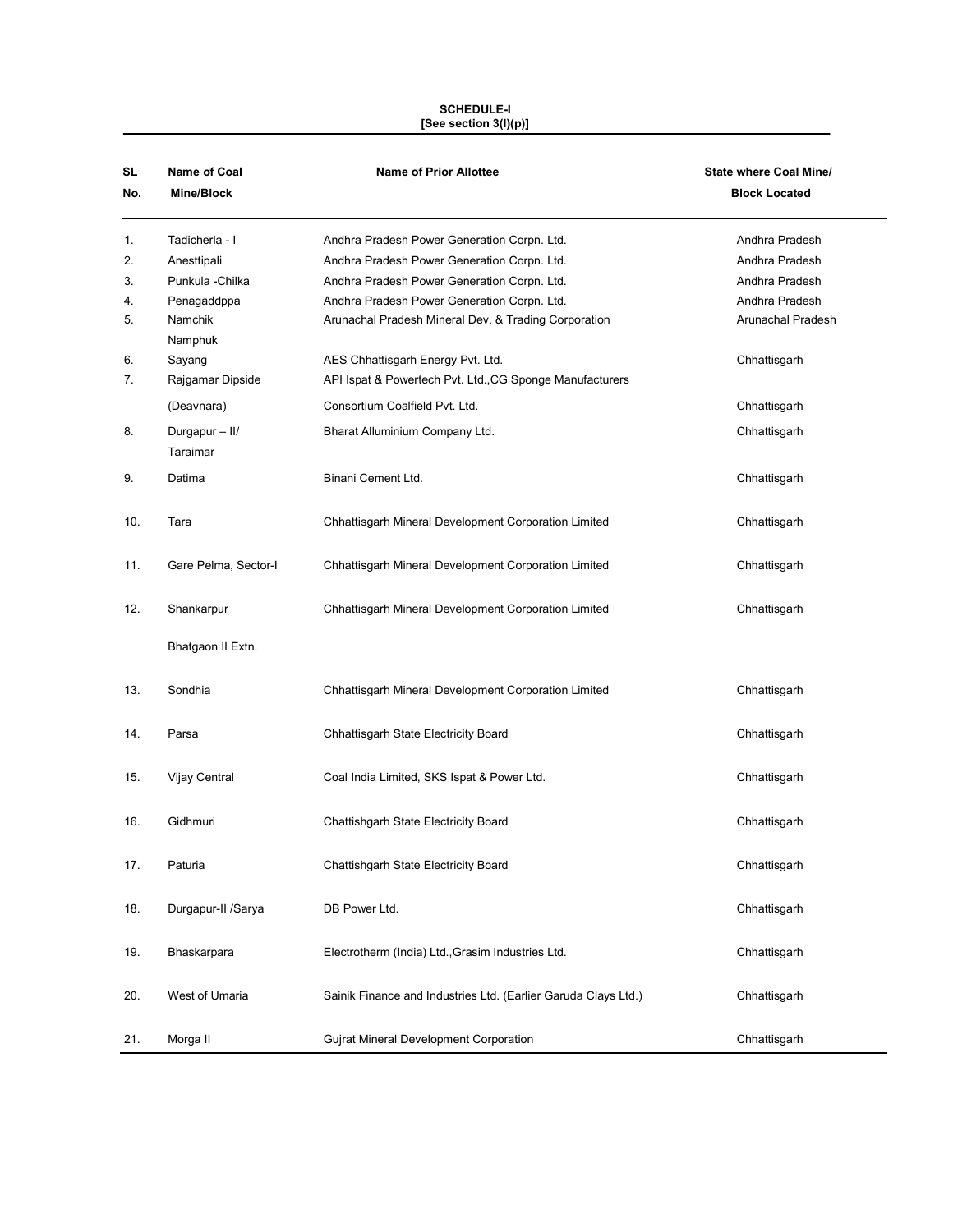| SL<br>No. | Name of Coal<br><b>Mine/Block</b>                | <b>Name of Prior Allottee</b>                                                                                                                                                                                                  | <b>State where Coal Mine/</b><br><b>Block Located</b> |
|-----------|--------------------------------------------------|--------------------------------------------------------------------------------------------------------------------------------------------------------------------------------------------------------------------------------|-------------------------------------------------------|
| 22.       | Gare Pelma<br>Sector III                         | Goa Industrial Development Corporation                                                                                                                                                                                         | Chhattisgarh                                          |
| 23.       | Madanpur South                                   | Hindustan Zinc Ltd., Akshya Investment Pvt. Ltd., Chhattisgarh<br>Steel & Power Ltd., Chhattisgarh Electricity Corporation Ltd.,                                                                                               | Chhattisgarh                                          |
|           |                                                  | MSP Steel & Power Ltd., Chhattisgarh Captive Coal Mining Ltd.<br>(Consortium of five Cos.)                                                                                                                                     |                                                       |
| 24.       | Nakia I                                          | Ispat Godavari Ltd., Ind Agro Synergy Ltd., Shri Nakoda Ispat Ltd.,<br>Vandana Gobal Ltd., Shree Bajrang Power & Ispat Ltd.                                                                                                    | Chhattisgarh                                          |
| 25.       | Nakia II                                         | Ispat Godavari, Ind Agro Synergy, Shri Nakoda Ispat, Vandana Gobal<br>Ltd., Shree Bajrang Power & Ispat Ltd.                                                                                                                   | Chhattisgarh                                          |
| 26.       | Gare-Palma- IV /4                                | Jayaswal Neco Ltd.                                                                                                                                                                                                             | Chhattisgarh                                          |
| 27.       | Gare Palma IV /8                                 | Jayaswal Neco Ltd.                                                                                                                                                                                                             | Chhattisgarh                                          |
| 28.       | Gare-Palma-IV/2                                  | Jindal Power Ltd. (Now Jindal Steel & Power Ltd.)                                                                                                                                                                              | Chhattisgarh                                          |
| 29.       | Gare-Palma-IV/3                                  | Jindal Power Ltd. (Now Jindal Steel & Power Ltd.)                                                                                                                                                                              | Chhattisgarh                                          |
| 30.       | Gare-Palma-IV/I                                  | Jindal Strips Limited (Now Jindal Steel & Power Ltd.)                                                                                                                                                                          | Chhattisgarh                                          |
| 31.       | Gare Palma IV /6                                 | Jindal Steel & Power Ltd., Nalwa Sponge Iron Ltd.                                                                                                                                                                              | Chhattisgarh                                          |
| 32.       | Fatehpur East                                    | JLD Yavatmal Energy Ltd., R.K.M. Powergen Pvt. Ltd., Visa<br>Power Ltd., Green Infrastructure Pvt. Ltd., Vandana Vidyut Ltd.                                                                                                   | Chhattisgarh                                          |
| 33.       | Morga-I                                          | Madhya Pradesh State Mining Corporation Limited                                                                                                                                                                                | Chhattisgarh                                          |
| 34.       | Morga III                                        | Madhya Pradesh State Mineral Corporation Limited                                                                                                                                                                               | Chhattisgarh                                          |
| 35.       | Morga IV                                         | Madhya Pradesh State Mineral Corporation Limited                                                                                                                                                                               | Chhattisgarh                                          |
| 36.       | Gare Pelma Sector II                             | Maharashtra State Mining Corpn Ltd., Tamil Nadu State                                                                                                                                                                          | Chhattisgarh                                          |
|           |                                                  | <b>Electricity Board</b>                                                                                                                                                                                                       |                                                       |
| 37.       | Gare-Palma-IV/5                                  | Monet Ispat Ltd.                                                                                                                                                                                                               | Chhattisgarh                                          |
| 38.       | Rajgamar Dipside<br>(South of Phulakdih<br>Nala) | Monnet Ispat and Energy Ltd., Topworth Steel Pvt. Ltd.                                                                                                                                                                         | Chhattisgarh                                          |
| 39.       | Talaipali                                        | National Thermal Power Ltd.                                                                                                                                                                                                    | Chhattisgarh                                          |
| 40.       | Chotia                                           | Prakash Industries Ltd.                                                                                                                                                                                                        | Chhattisgarh                                          |
| 41.       | Gare-Palma-IV/7                                  | Raipur Alloys & Steel Ltd. (Now Sarda Energy and Mineral Limited)                                                                                                                                                              | Chhattisgarh                                          |
| 42.       | Parsa East                                       | Rajasthan Rajya Vidyut Utpadan Nigam Ltd. (RRVUNL)                                                                                                                                                                             | Chhattisgarh                                          |
| 43.       | Kesla North                                      | Rathi Udyog Ltd.                                                                                                                                                                                                               | Chhattisgarh                                          |
| 44.       | Kanta Basan                                      | Rajasthan Rajya Vidyut Utpadan Nigam Ltd. (RRVUNL)                                                                                                                                                                             | Chhattisgarh                                          |
| 45.       | Panchbahani                                      | Shree Radhe Industries Ltd.                                                                                                                                                                                                    | Chhattisgarh                                          |
| 46.       | Fatehpur                                         | SKS Ispat and Power Ltd., Prakash Industries Ltd.                                                                                                                                                                              | Chhattisgarh                                          |
| 47.       | Madanpur (North)                                 | Ultratech Ltd., Singhal Enterprise Ltd., Nav Bharat Coalfield Ltd.,<br>Vandana Energy & Steel Pvt. Ltd., Prakash Industries Ltd., Anjani<br>Steel Pvt. Ltd., Chhattisgarh Captive Coal Mining Ltd.<br>(Consortium of five Co.) | Chhattisgarh                                          |
| 48.       | Brinda                                           | Abhijeet Infrastructure Pvt. Ltd.                                                                                                                                                                                              | Jharkhand                                             |
| 49.       | Sasai                                            | Abhijeet Infrastructure Pvt. Ltd.                                                                                                                                                                                              | Jharkhand                                             |
| 50.       | Meral                                            | Abhijeet Infrastructure Pvt. Ltd.                                                                                                                                                                                              | Jharkhand                                             |
| 51.       | Seregarha                                        | Arcelor Mittal India Ltd., GVK Power (Govindwal Sahib) Ltd.                                                                                                                                                                    | Jharkhand                                             |
| 52.       | Patal East                                       | Bhushan Power and Steel Ltd.                                                                                                                                                                                                   | Jharkhand                                             |
| 53.       | Saria Koiyatand                                  | Bihar Rajya Khanij Vikas Nigam (BRKVN) Patna                                                                                                                                                                                   | Jharkhand                                             |
| 54.       | Macherkunda                                      | Bihar Sponge Iron Ltd.                                                                                                                                                                                                         | Jharkhand                                             |
| 55.       | Brahmadiha                                       | Castron Technologies Ltd.                                                                                                                                                                                                      | Jharkhand                                             |
| 56.       | Mahuagarhi                                       | Calcutta Electricity Supply Corporation Ltd. (CESC), Jas<br>Infrastructure Capital Pvt. Ltd.                                                                                                                                   | Jharkhand                                             |
| 57.       | Chitarpur                                        | Corporate Ispat Alloys Ltd.                                                                                                                                                                                                    | Jharkhand                                             |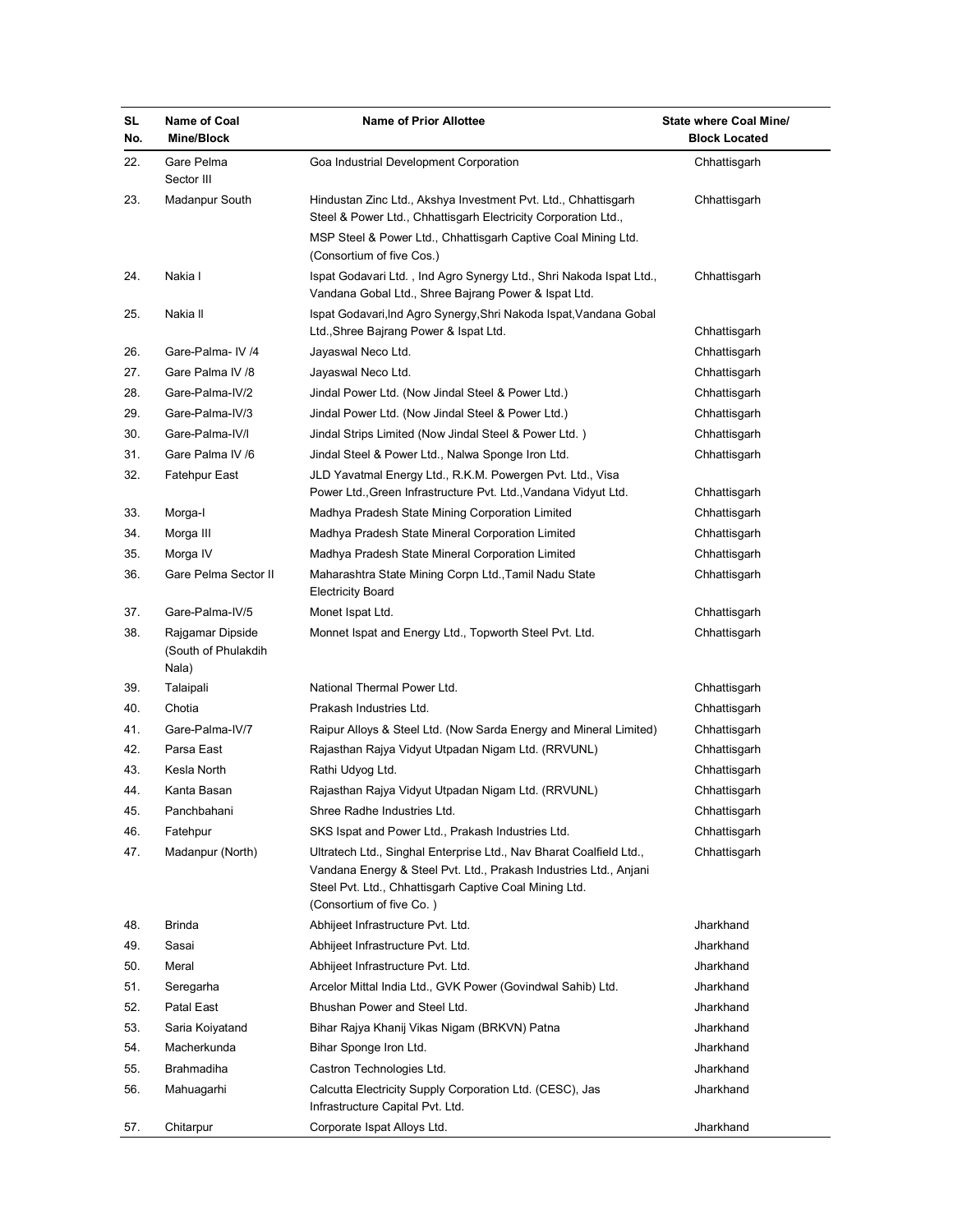| <b>SL</b><br>No. | Name of Coal<br>Mine/Block           | <b>Name of Prior Allottee</b>                                                                                    | State where Coal Mine/<br><b>Block Located</b> |
|------------------|--------------------------------------|------------------------------------------------------------------------------------------------------------------|------------------------------------------------|
| 58.              | Saharpur Jamarpani                   | Damodar Valley Corporation                                                                                       | Jharkhand                                      |
| 59.              | Lalgarh (North)                      | Domco Smokeless Fuel Pvt. Ltd.                                                                                   | Jharkhand                                      |
| 60.              | Parbatpur-Central                    | Electrosteel Castings Ltd.                                                                                       | Jharkhand                                      |
| 61.              | Chakla                               | Essar Power Ltd.                                                                                                 | Jharkhand                                      |
| 62.              | Ashok Karkatta<br>Central            | Essar Power Ltd.                                                                                                 | Jharkhand                                      |
| 63.              | Jainagar                             | Gujarat Mineral Development Corporation (GMDC)                                                                   | Jharkhand                                      |
| 64.              | <b>Tokisud North</b>                 | GVK Power (Govindwal Sahib) Ltd.                                                                                 | Jharkhand                                      |
| 65.              | Tubed                                | Hindalco Industries Ltd., Tata Power Company Ltd.                                                                | Jharkhand                                      |
| 66.              | Moitra                               | Jayaswal Neco Ltd.                                                                                               | Jharkhand                                      |
| 67.              | North Dhadu                          | Jharkhand Ispat Pvt. Ltd, Pavanjay Steel & Power Ltd., Electrosteel<br>castings Ltd, Adhunik Alloys & Power Ltd. | Jharkhand                                      |
| 68.              | Banhardih                            | Jharkhand State Electricity Board                                                                                | Jharkhand                                      |
| 69.              | Sugia Closed mine                    | Jharkhand State Mineral Development Corporation                                                                  | Jharkhand                                      |
| 70.              | Rauta Closed mine                    | Jharkhand State Mineral Development Corporation                                                                  | Jharkhand                                      |
| 71.              | Burakhap small<br>patch              | Jharkhand State Mineral Development Corporation                                                                  | Jharkhand                                      |
| 72.              | Pindra-Debipur-<br>Khaowatand        | Jharkhand State Mineral Development Corporation Ltd.                                                             | Jharkhand                                      |
| 73.              | Latehar                              | Jharkhand State Mineral Development Corporation Ltd.                                                             | Jharkhand                                      |
| 74.              | Patratu                              | Jharkhand State Mineral Development Corporation Ltd.                                                             | Jharkhand                                      |
| 75.              | RabodihOCP                           | Jharkhand State Mineral Development Corporation Ltd.                                                             | Jharkhand                                      |
| 76.              | Jogeshwar &<br>Khas Jogeshwar        | Jharkhand State Mineral Development Corporation                                                                  | Jharkhand                                      |
| 77.              | Jitpur                               | Jindal Steel & Power Ltd.                                                                                        | Jharkhand                                      |
| 78.              | Amarkonda<br>Murgadangal             | Jindal Steel and Power Ltd., Gagan Sponge Iron Pvt. Ltd.                                                         | Jharkhand                                      |
| 79.              | Urma Paharitola                      | Jharkhand State Electricity Board, Bihar State Mineral Development<br>Corporation Ltd.                           | Jharkhand                                      |
| 80.              | Rohne                                | JSW Steel Ltd., Bhushan Power & Steel Ltd., Jai Balaji Industries Ltd.                                           | Jharkhand                                      |
| 81.              | Gomia                                | Metals and Minerals Trading Corporation                                                                          | Jharkhand                                      |
| 82.              | Rajhara North<br>(Central & Eastern) | Mukund Limited, Vini Iron & Steel Udyog Limited                                                                  | Jharkhand                                      |
| 83.              | Dumri                                | Nilachal Iron & Power Ltd., Bajrang Ispat Pvt. Ltd.                                                              | Jharkhand                                      |
| 84.              | Kerandari                            | National Thermal Power Ltd.                                                                                      | Jharkhand                                      |
| 85.              | Chatti Bariatu                       | National Thermal Power Ltd.                                                                                      | Jharkhand                                      |
| 86.              | Chhati Bariatu South                 | NationalThermal Power Ltd.                                                                                       | Jharkhand                                      |
| 87.              | Brahmini                             | National Thermal Power Ltd.+ Coal India Limited JV                                                               | Jharkhand                                      |
| 88.              | Chichro Patsimal                     | National Thermal Power Ltd.+ Coal India Limited JV                                                               | Jharkhand                                      |
| 89.              | Pachwara Central                     | Punjab State Electricity Board                                                                                   | Jharkhand                                      |
| 90.              | Mahal                                | Rashtriya Ispat Nigam Limited                                                                                    | Jharkhand                                      |
| 91.              | Tenughat - Jhirki                    | Rashtriya Ispat Nigam Limited                                                                                    | Jharkhand                                      |
| 92.              | Bundu                                | Rungta Mines Limited                                                                                             | Jharkhand                                      |
| 93.              | Mednirai                             | Rungta Mines Limited, Kohinoor Steel (P) Ltd.                                                                    | Jharkhand                                      |
| 94.              | <b>Choritand Tiliaya</b>             | Rungta Mines Limited, Sunflag Iron & Steel Co. Ltd.                                                              | Jharkhand                                      |
| 95.              | Sitanala                             | Steel Authority of India Ltd.                                                                                    | Jharkhand                                      |
| 96.              | Ganeshpur                            | Tata Steel Ltd., Adhunik Thermal Energy                                                                          | Jharkhand                                      |
| 97.              | Badam                                | Tenughat Vidyut Nigam Limited                                                                                    | Jharkhand                                      |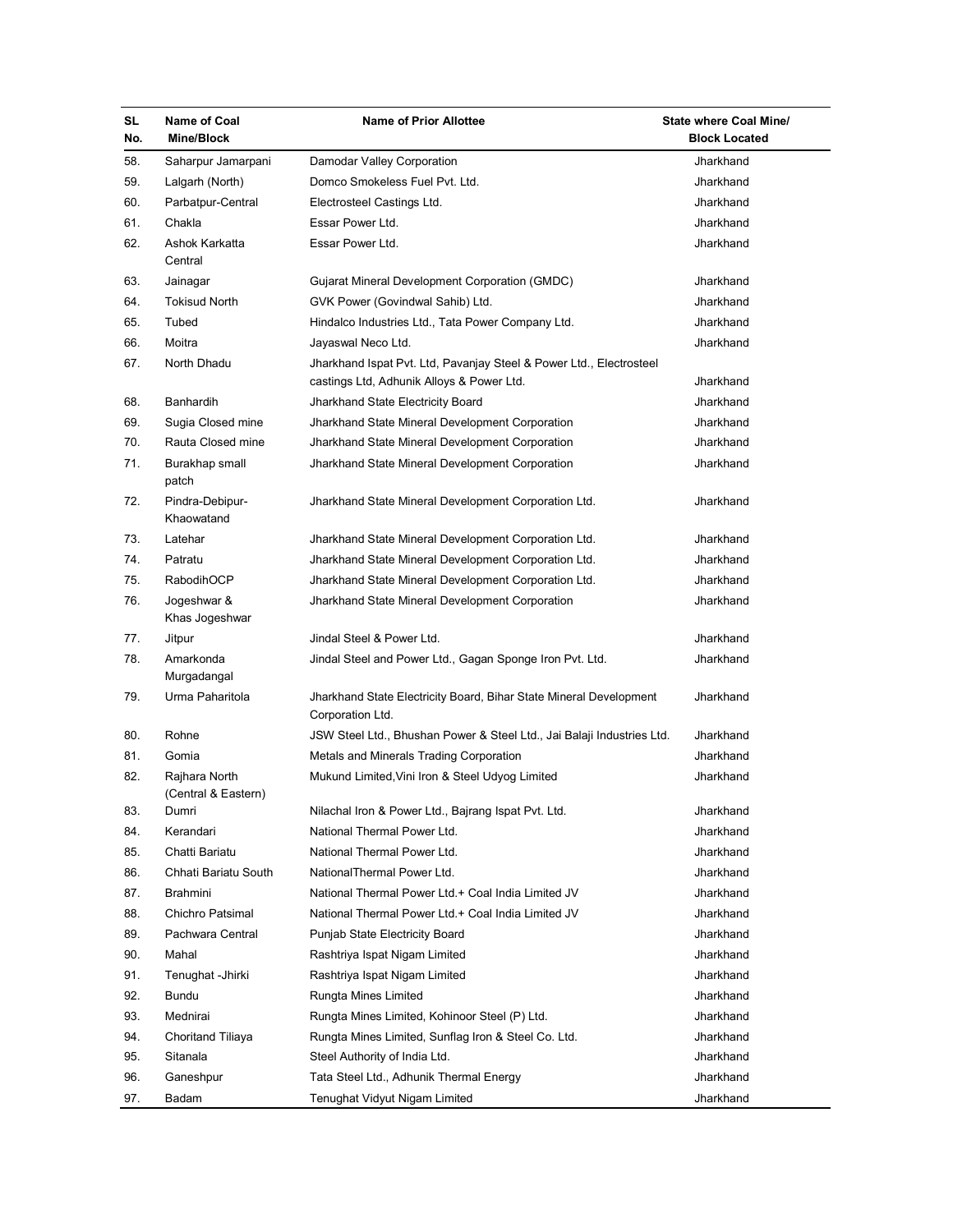| SL<br>No. | Name of Coal<br>Mine/Block                                         | <b>Name of Prior Allottee</b>                                                              | State where Coal Mine/<br><b>Block Located</b> |
|-----------|--------------------------------------------------------------------|--------------------------------------------------------------------------------------------|------------------------------------------------|
| 98.       | Rajbar E&D                                                         | Tenughat Vidyut Nigam Limited                                                              | Jharkhand                                      |
| 99.       | Gondulpara                                                         | Tenughat Vidyut Nigam Limited, Damodar Valley Corporation                                  | Jharkhand                                      |
| 100.      | Kotre - Basantpur                                                  | Tata Iron and Steel Co. Ltd. (Now Tata Steel Ltd.)                                         | Jharkhand                                      |
| 101.      | Pachmo                                                             | Tata Iron and Steel Co. Ltd. (Now Tata Steel Ltd.)                                         | Jharkhand                                      |
| 102.      | Lohari                                                             | Usha Martin Ltd.                                                                           | Jharkhand                                      |
| 103.      | Kathautia                                                          | Usha Martin Ltd.                                                                           | Jharkhand                                      |
| 104.      | Pachwara North                                                     | West Bengal Power Development Corporation Limited (WBPDCL)                                 | Jharkhand                                      |
| 105.      | Suliyari                                                           | Andhra Pradesh Mineral Development Corporation                                             | Madhya Pradesh                                 |
| 106.      | Bikram                                                             | Birla Corporation Ltd.                                                                     | Madhya Pradesh                                 |
| 107.      | Gotitoria (East)                                                   | <b>BLA Industries Ltd.</b>                                                                 | Madhya Pradesh                                 |
| 108.      | Gotitoria (West)                                                   | <b>BLA Industries Ltd.</b>                                                                 | Madhya Pradesh                                 |
| 109.      | Mahan                                                              | Essar Power Ltd., Hindalco Industries Ltd.                                                 | Madhya Pradesh                                 |
| 110.      | Mandla North                                                       | Jaipraskash Associates Ltd.                                                                | Madhya Pradesh                                 |
| 111.      | Urtan North                                                        | Jindal Steel & Power Ltd., Monet Ispat and Energy Ltd.                                     | Madhya Pradesh                                 |
| 112.      | Thesgora-B/<br>Rudrapuri                                           | Kamal Sponge Steel & Power Limited, Revati Cement P. Ltd.                                  | Madhya Pradesh                                 |
| 113.      | Amelia                                                             | Madhya Pradesh State Mining Corporation                                                    | Madhya Pradesh                                 |
| 114.      | Amelia (North)                                                     | Madhya Pradesh State Mining Corporation                                                    | Madhya Pradesh                                 |
| 115.      | Mandla South                                                       | Madhya Pradesh State Mining Corporation Ltd.                                               | Madhya Pradesh                                 |
| 116.      | Dongeri Tal-II                                                     | Madhya Pradesh State Mining Corporation Ltd. (MPSMC)                                       | Madhya Pradesh                                 |
| 117.      | Marki Barka                                                        | Madhya Pradesh State Mining Corporation (MPSMC)                                            | Madhya Pradesh                                 |
| 118.      | Semaria/Piparia                                                    | Madhya Pradesh State Mining Corporation (MPSMC)                                            | Madhya Pradesh                                 |
| 119.      | Bicharpur                                                          | Madhya Pradesh State Mining Corporation Ltd. (MPSMC)                                       | Madhya Pradesh                                 |
| 120.      | Tandsi -III &<br>Tandsi -III (Extn.)                               | Mideast Integrated Steels Ltd.                                                             | Madhya Pradesh                                 |
| 121.      | Sahapur East                                                       | National Mineral Dev. Corp.                                                                | Madhya Pradesh                                 |
| 122.      | Sahapur West                                                       | National Mineral Dev. Corp.                                                                | Madhya Pradesh                                 |
| 123.      | Mara II Mahan                                                      | NCT of Delhi, Delhi, Haryana Power Generation<br>Corp. Ltd. (HPGCL)                        | Madhya Pradesh                                 |
| 124.      | Sial Ghogbri                                                       | <b>Prism Cement Limited</b>                                                                | Madhya Pradesh                                 |
| 125.      | Brahampuri                                                         | Pushp Steel and Mining Ltd.                                                                | Madhya Pradesh                                 |
| 126.      | Rawanwara North                                                    | <b>SKS Ispat Limited</b>                                                                   | Madhya Pradesh                                 |
| 127.      | Bander                                                             | AMR Iron & Steels Pvt. Ltd., Century Textiles & Industries Ltd.,<br>I.K.Cement Ltd.        | Maharashtra                                    |
| 128.      | Marki Mangli - I                                                   | B.S. Ispat Ltd.                                                                            | Maharashtra                                    |
| 129.      | Takli-Jena- Bellora<br>(North) &<br>Takli-Jena-<br>Bellora (South) | Central Collieries Co. Ltd. and Lloyds Metals & Engineering Ltd.                           | Maharashtra                                    |
| 130.      | Dahegaon/<br>Makard hokra- IV                                      | IST Steel & Power Ltd., Gujarat Ambuja Cement Ltd.,<br>Lafarge India Pvt. Ltd.             | Maharashtra                                    |
| 131.      | Gondkhari                                                          | Maharashtra Seamless Limited, Dhariwal Infrastructure (P) Ltd.,<br>Kesoram Industries Ltd. | Maharashtra                                    |
| 132.      | Marki-Zari-<br>Jamani - Adkoli                                     | Maharashtra State Mining Corpn. Ltd.                                                       | Maharashtra                                    |
| 133.      | Lohara (East)                                                      | Murli Industries Ltd., Grace Industries Ltd.                                               | Maharashtra                                    |
| 134.      | Khappa & Extn.                                                     | Sunflag Iron & Steel Ltd., Dalmia Cement (Bharat) Ltd.                                     | Maharashtra                                    |
| 135.      | Lohara West Extn.                                                  | Adani Power Ltd.                                                                           | Maharashtra                                    |
| 136.      | Warora West                                                        | Bhatia International Ltd.                                                                  | Maharashtra                                    |
|           | (North)                                                            |                                                                                            |                                                |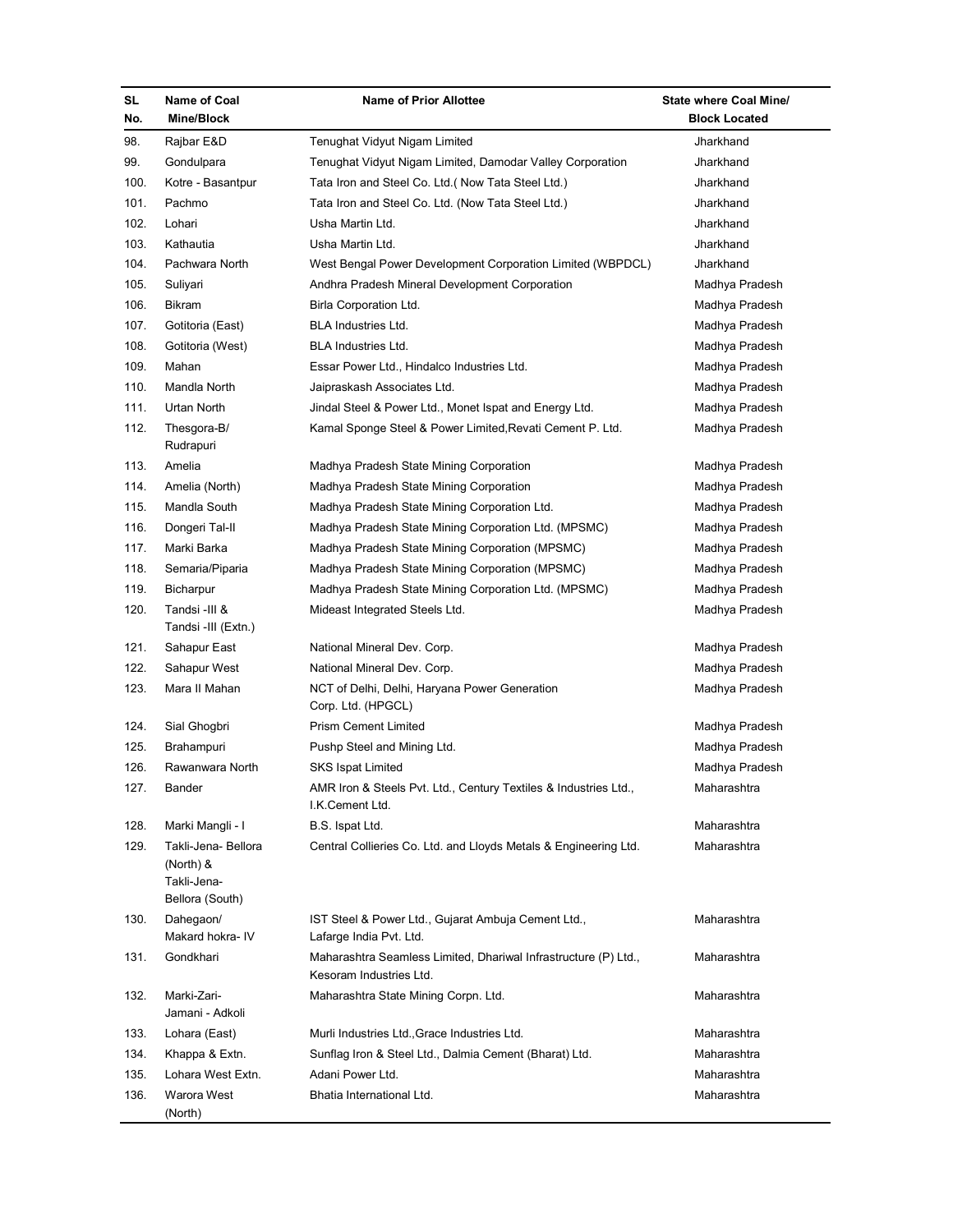| <b>SL</b><br>No. | Name of Coal<br><b>Mine/Block</b>   | <b>Name of Prior Allottee</b>                                                                                                                                                                   | State where Coal Mine/<br><b>Block Located</b> |
|------------------|-------------------------------------|-------------------------------------------------------------------------------------------------------------------------------------------------------------------------------------------------|------------------------------------------------|
| 137.             | Kosar Dongergaon                    | Chaman Metaliks Ltd.                                                                                                                                                                            | Maharashtra                                    |
| 138.             | Warora (West)<br>Southern Part      | Fieldmining & Ispat Ltd.                                                                                                                                                                        | Maharashtra                                    |
| 139.             | Chinora                             | Fieldmining & Ispat Ltd.                                                                                                                                                                        | Maharashtra                                    |
| 140.             | Majra                               | Gondwana Ispat Ltd.                                                                                                                                                                             | Maharashtra                                    |
| 141.             | Nerad Malegaon                      | Gupta Metallics & Power Ltd., Gupta Coalfields & Washeries Ltd.                                                                                                                                 | Maharashtra                                    |
| 142.             | Baranj -l                           | Karnataka Power Corp. Ltd. (KPCL)                                                                                                                                                               | Maharashtra                                    |
| 143.             | Baranj - II                         | Karnataka Power Corp. Ltd. (KPCL)                                                                                                                                                               | Maharashtra                                    |
| 144.             | Baranj - III                        | Karnataka Power Corp. Ltd. (KPCL)                                                                                                                                                               | Maharashtra                                    |
| 145.             | Baranj -IV                          | Karnataka Power Corp. Ltd. (KPCL)                                                                                                                                                               | Maharashtra                                    |
| 146.             | Kiloni                              | Karnataka Power Corp. Ltd. (KPCL)                                                                                                                                                               | Maharashtra                                    |
| 147.             | Manora Deep                         | Karnataka Power Corp. Ltd. (KPCL)                                                                                                                                                               | Maharashtra                                    |
| 148.             | Agarzari                            | Maharastra State Mining Corporation Limited (MSMCL)                                                                                                                                             | Maharashtra                                    |
| 149.             | Warora                              | Maharashtra State Mining Corporation Limited (MSMCL)                                                                                                                                            | Maharashtra                                    |
| 150.             | <b>Bhandak West</b>                 | Shree Baidyanath Ayurved Bhawan Ltd.                                                                                                                                                            | Maharashtra                                    |
| 151.             | Marki Mangli - II                   | Shree Veerangana Steel Limited.                                                                                                                                                                 | Maharashtra                                    |
| 152.             | Marki Mangli - III                  | Shree Veerangana Steel Limited.                                                                                                                                                                 | Maharashtra                                    |
| 153.             | Marki Mangli - IV                   | Shree Veerangana Steel Limited.                                                                                                                                                                 | Maharashtra                                    |
| 154.             | Belgaon                             | Sunflag Iron & Steel Co. Ltd.                                                                                                                                                                   | Maharashtra                                    |
| 155.             | Mandakini B                         | Assam Mineral Dev. Corporation Ltd., Meghalaya Mineral Dev.                                                                                                                                     | Orissa                                         |
|                  |                                     | Corp, Tamil Nadu Electricity Board, Orissa Mining Corporation Ltd.                                                                                                                              |                                                |
| 156.             | New Patrapara                       | Bhusan Steel & Strips Ltd., Adhunik Metaliks Ltd., Deepak Steel &<br>Power Ltd., Adhunik Corp. Ltd., Orissa Sponge Iron Ltd., SMC Power<br>Generation Ltd., Sree Metaliks Ltd., Visa Steel Ltd. | Orissa                                         |
| 157.             | Bijahan                             | Bhushan Ltd., Shri Mahavir Ferro Alloys Pvt. Limited                                                                                                                                            | Orissa                                         |
| 158.             | Jamkhani                            | Bhushan Ltd.                                                                                                                                                                                    | Orissa                                         |
| 159.             | Naini                               | Gujarat Mineral Development Corporation, Pondichery Industrial<br>Promotion Development and Investment Corporation Limited                                                                      | Orissa                                         |
| 160.             | Mahanadi                            | Gujarat State Electricity Corporation Limited, Maharashtra State<br><b>Electricity Board</b>                                                                                                    | Orissa                                         |
| 161.             | Machhakata                          | Gujarat State Electricity Corporation Limited, Maharashtra State<br><b>Electricity Board</b>                                                                                                    | Orissa                                         |
| 162.             | Talabira-l                          | Hindalco Industries Ltd.                                                                                                                                                                        | Orissa                                         |
| 163.             | Ramchandi<br><b>Promotion Block</b> | Jindal Steel & Power Limited                                                                                                                                                                    | Orissa                                         |
| 164.             | Utkal B 1                           | Jindal Steel & Power Ltd.                                                                                                                                                                       | Orissa                                         |
| 165.             | Baitami West                        | Kerala State Electricity Board, Orissa Hydro Power Corp.,<br>Gujarat Power Corporation Ltd.                                                                                                     | Orissa                                         |
| 166.             | Talabira II & III                   | Mahanadi Coalfields Ltd. (MCL), Neyveli Lignite Corporation Ltd.,<br>Hindalco Industries Ltd.                                                                                                   | Orissa                                         |
| 167.             | Utkal-A                             | Mahanadi Coalfields Ltd. (MCL), JSW Steels Ltd., Jindal Thermal<br>Power Compo Ltd., Jindal Stainless Steels Ltd., Shyam DRI Ltd.                                                               | Orissa                                         |
| 168.             | Utkal-B2                            | Monet Ispat Ltd.                                                                                                                                                                                | Orissa                                         |
| 169.             | Mandakini                           | Monet Ispat Energy Ltd., Jindal Photo Ltd., Tata Power Company Ltd.                                                                                                                             | Orissa                                         |
| 170.             | Utkal-E                             | National Alluminium Corporation                                                                                                                                                                 | Orissa                                         |
| 171.             | Dulanga                             | National Thermal Power Corporation                                                                                                                                                              | Orissa                                         |
| 172.             | Utkal-D                             | Orissa Mining Corporation                                                                                                                                                                       | Orissa                                         |
| 173.             | Nuagaon Telisahi                    | Orissa Mining Corporation, Andhra Pradesh Mineral Development<br>(APMDC)                                                                                                                        | Orissa                                         |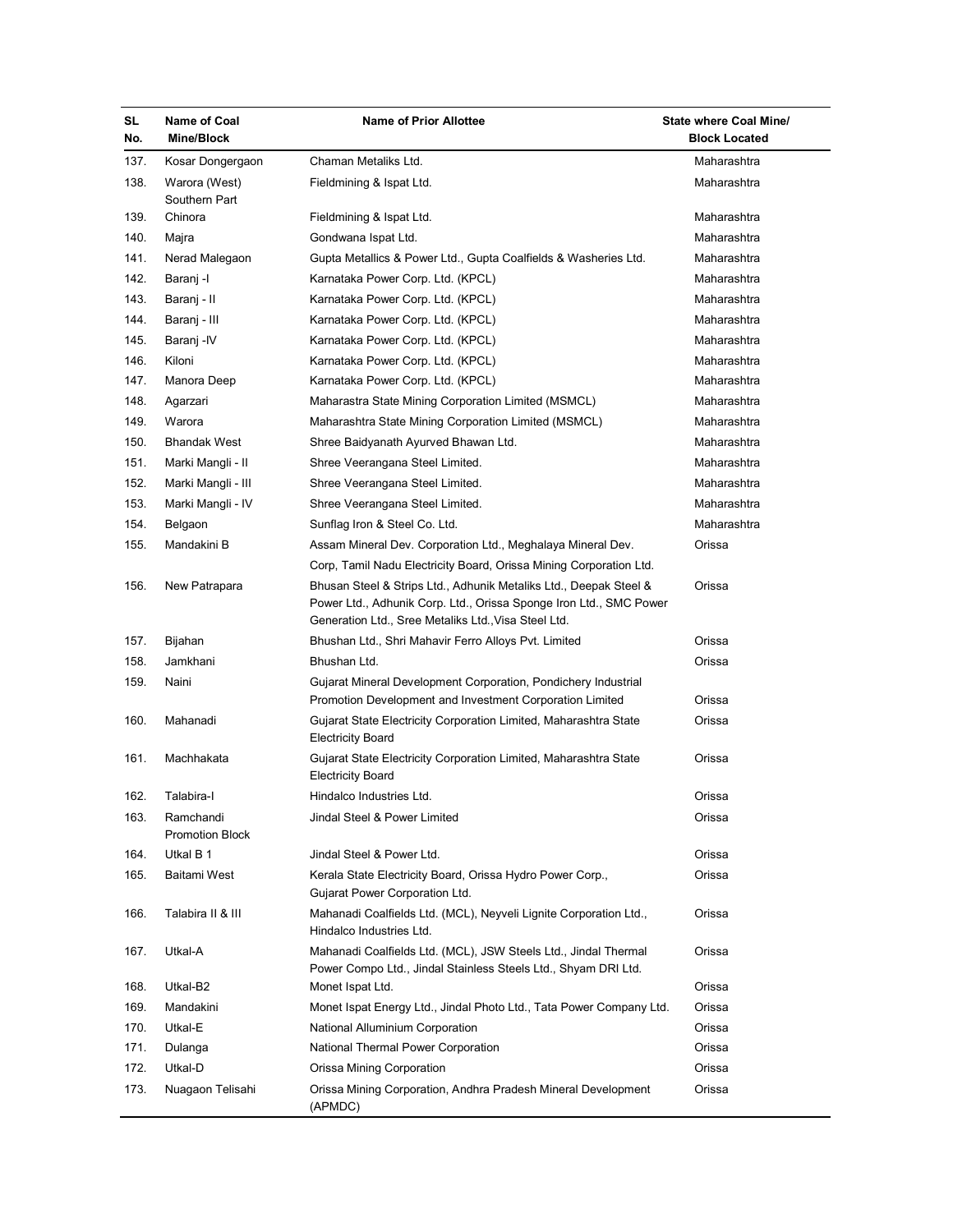| SL<br>No. | Name of Coal<br>Mine/Block           | <b>Name of Prior Allottee</b>                                                                                                                                                  | State where Coal Mine/<br><b>Block Located</b> |
|-----------|--------------------------------------|--------------------------------------------------------------------------------------------------------------------------------------------------------------------------------|------------------------------------------------|
| 174.      | Manoharpur                           | Orissa Power Generation Corporation                                                                                                                                            | Orissa                                         |
| 175.      | Dipside                              | Orissa Power Generation Corporation                                                                                                                                            | Orissa                                         |
|           | Manoharpur                           |                                                                                                                                                                                |                                                |
| 176.      | Radhikapur(West)                     | Rungta Mines Limited, OCL India Ltd., Ocean Ispat Ltd                                                                                                                          | Orissa                                         |
| 177.      | Rampia                               | Sterlite Energy Ltd., (IPP), GMR Energy Ltd. (IPP), Arcelor Mittal<br>India Ltd. (CPP), Lanco Group Ltd. (IPP), Navbharat Power Pvt.<br>Ltd. (IPP), Reliance Energy Ltd. (IPP) | Orissa                                         |
| 178.      | Dipside of Rampia                    | Sterlite Energy Ltd., (IPP), GMR Energy (IPP), Arcelor Mittal India<br>Ltd. (CPP), Lanco Group Ltd. (IPP), Navbharat Power Pvt. Ltd. (IPP),<br>Reliance Energy Ltd (IPP)       | Orissa                                         |
| 179.      | North of Arkhapal<br>Srirampur       | Strategic Energy Technology Systems Limited (SETSL)                                                                                                                            | Orissa                                         |
| 180.      | Radhikapur (East)                    | Tata Sponge Iron Ltd., Scaw Industries Ltd., SPS Sponge Iron Ltd.                                                                                                              | Orissa                                         |
| 181.      | Chendipada                           | Uttar Pradesh Rajya Vidut Utpadan Limited, Chhattisgarh Mineral<br>Development Corporation Limited, Maharashtra State Power<br>Generation Corporation Ltd.                     | Orissa                                         |
| 182.      | Chendipada-II                        | Uttar Pradesh Rajya Vidut Utpadan Limited, Chhattisgarh Mineral<br>Development Corporation Limited, Maharashtra State Power<br>Generation Corporation Ltd.                     | Orissa                                         |
| 183.      | Utkal-C                              | Utkal Coal Ltd. (formerly ICCL)                                                                                                                                                | Orissa                                         |
| 184.      | Biharinath                           | Bankura DRI Mining Manufacturers Co. Pvt. Ltd.                                                                                                                                 | West Bengal                                    |
| 185.      | Andal East                           | Bhushan Steel Ltd., Jai Balaji Industries Ltd., Rashmi Cement Ltd.                                                                                                             | West Bengal                                    |
| 186.      | Barjora (North)                      | Damodar Valley Corporation                                                                                                                                                     | West Bengal                                    |
| 187.      | Kagra Joydev                         | Damodar Valley Corporation                                                                                                                                                     | West Bengal                                    |
| 188.      | Kasta (East)                         | Damodar Valley Corporation                                                                                                                                                     | West Bengal                                    |
| 189.      | Gourangdih ABC                       | Himachal EMTA Power Ltd., JSW Steel Ltd.                                                                                                                                       | West Bengal                                    |
| 190.      | Moira-<br>Madhujore                  | Ramsarup Lohh Udyog Ltd., Adhunik Corporation Ltd., Uttam Galva<br>Steels Ltd., Howrah Gases Ltd., Vikas Metal & Power Ltd., ACC Ltd.                                          | West Bengal                                    |
| 191.      | Sarisatolli                          | Calcutta Electricity Supply Corporation Ltd.                                                                                                                                   | West Bengal                                    |
| 192.      | Ardhagram                            | Sova Ispat Limited, Jaibalaji Sponge Ltd.                                                                                                                                      | West Bengal                                    |
| 193.      | Tara (West)                          | West Bengal Power Development Corporation Limited (WBPDCL)                                                                                                                     | West Bengal                                    |
| 194.      | Gangaramchak                         | West Bengal Power Development Corporation Limited (WBPDCL)                                                                                                                     | West Bengal                                    |
| 195.      | Barjora                              | West Bengal Power Development Corporation Limited (WBPDCL)                                                                                                                     | West Bengal                                    |
| 196.      | Gangaramchak-<br>Bhadulia            | West Bengal Power Development Corporation Limited (WBPDCL)                                                                                                                     | West Bengal                                    |
| 197.      | Tara (East)                          | West Bengal State Electricity Board                                                                                                                                            | West Bengal                                    |
| 198.      | Jaganatbpur B                        | West Bengal Mineral Development & Trading Corp.                                                                                                                                | West Bengal                                    |
| 199.      | Sitarampur                           | West Bengal Mineral Dev. & Trading Corp. Ltd.                                                                                                                                  | West Bengal                                    |
| 200.      | Trans Damodar                        | West Bengal Mineral Dev. & Trading Corp. Ltd.                                                                                                                                  | West Bengal                                    |
| 201.      | Ichhapur                             | West Bengal Mineral Dev. & Trading Corp. Ltd.                                                                                                                                  | West Bengal                                    |
| 202.      | Kulti                                | West Bengal Mineral Dev. & Trading Corp. Ltd.                                                                                                                                  | West Bengal                                    |
| 203.      | Jaganathpur A                        | West Bengal Mineral Dev. & Trading Corp. Ltd.                                                                                                                                  | West Bengal                                    |
| 204.      | East of Damogoria<br>(Kalyaneshwari) | West Bengal Power Development Corporation Limited (WBPDCL)                                                                                                                     | West Bengal                                    |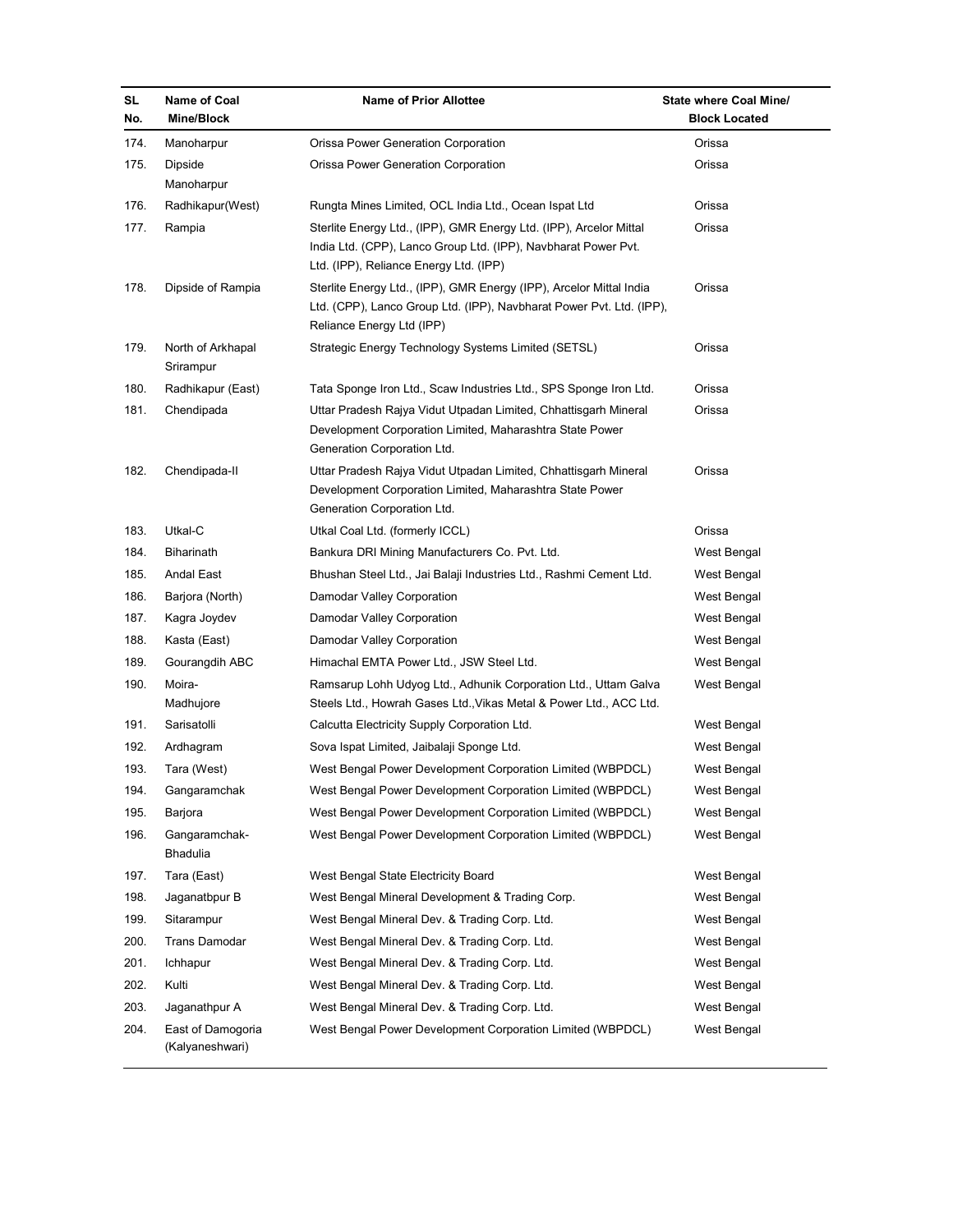|           | <b>SCHEDULE-II</b>         |                                                                   |                                                |  |  |
|-----------|----------------------------|-------------------------------------------------------------------|------------------------------------------------|--|--|
|           | [See section $3(l)(q)$ ]   |                                                                   |                                                |  |  |
| SL<br>No. | Name of Coal<br>Mine/Block | <b>Name of Prior Allottee</b>                                     | State where Coal Mine/<br><b>Block Located</b> |  |  |
| 1.        | Namchik Namphuk            | Arunachal Pradesh Mineral Dev. & Trading Corporation              | Arunachal Pradesh                              |  |  |
| 2.        | Gare-Palma- IV /4          | Jayaswal Neco Ltd.                                                | Chhattisgarh                                   |  |  |
| 3.        | Gare-Palma-IV/2            | Jindal Power Ltd. (Now Jindal Steel & Power Ltd.)                 | Chhattisgarh                                   |  |  |
| 4.        | Gare-Palma-IV/3            | Jindal Power Ltd. (Now Jindal Steel & Power Ltd.)                 | Chhattisgarh                                   |  |  |
| 5.        | Gare-Palma-IV/I            | Jindal Strips Limited (Now Jindal Steel & Power Ltd.)             | Chhattisgarh                                   |  |  |
| 6.        | Gare-Palma-IV/5            | Monet Ispat Ltd.                                                  | Chhattisgarh                                   |  |  |
| 7.        | Chotia                     | Prakash Industries Ltd.                                           | Chhattisgarh                                   |  |  |
| 8.        | Gare-Palma-IV/7            | Raipur Alloys & Steel Ltd. (Now Sarda Energy and Mineral Limited) | Chhattisgarh                                   |  |  |
| 9.        | Parsa East                 | Rajasthan Rajya Vidyut Utpadan Nigam Ltd. (RRVUNL)                | Chhattisgarh                                   |  |  |
| 10.       | Kanta Basan                | Rajasthan Rajya Vidyut Utpadan Nigam Ltd. (RRVUNL)                | Chhattisgarh                                   |  |  |
| 11.       | Parbatpur-Central          | Electrosteel Castings Ltd.                                        | Jharkhand                                      |  |  |
| 12.       | Tokisud North              | GVK Power (Govindwal Sahib) Ltd.                                  | Jharkhand                                      |  |  |
| 13.       | Pachwara Central           | Punjab State Electricity Board                                    | Jharkhand                                      |  |  |
| 14.       | Kathautia                  | Usha Martin Ltd.                                                  | Jharkhand                                      |  |  |
| 15.       | Pachwara North             | West Bengal Power Development Corporation Limited (WBPDCL)        | Jharkhand                                      |  |  |
| 16.       | Gotitoria (East)           | BLA Industries Ltd.                                               | Madhya Pradesh                                 |  |  |
| 17.       | Gotitoria (West)           | BLA Industries Ltd.                                               | Madhya Pradesh                                 |  |  |
| 18.       | Mandla North               | Jaipraskash Associates Ltd.                                       | Madhya Pradesh                                 |  |  |
| 19.       | Amelia (North)             | Madhya Pradesh State Mining Corporation                           | Madhya Pradesh                                 |  |  |
| 20.       | Bicharpur                  | Madhya Pradesh State Mining Corporation Ltd. (MPSMC)              | Madhya Pradesh                                 |  |  |
| 21.       | Sial Ghogbri               | <b>Prism Cement Limited</b>                                       | Madhya Pradesh                                 |  |  |
| 22.       | Marki Mangli - I           | B.S. Ispat Ltd.                                                   | Maharashtra                                    |  |  |
| 23.       | Baranj-l                   | Karnataka Power Corp. Ltd. (KPCL)                                 | Maharashtra                                    |  |  |
| 24.       | Baranj-II                  | Karnataka Power Corp. Ltd. (KPCL)                                 | Maharashtra                                    |  |  |
| 25.       | Baranj-III                 | Karnataka Power Corp. Ltd. (KPCL)                                 | Maharashtra                                    |  |  |
| 26.       | Baranj-IV                  | Karnataka Power Corp. Ltd. (KPCL)                                 | Maharashtra                                    |  |  |
| 27.       | Kiloni                     | Karnataka Power Corp. Ltd. (KPCL)                                 | Maharashtra                                    |  |  |
| 28.       | Manora Deep                | Karnataka Power Corp. Ltd. (KPCL)                                 | Maharashtra                                    |  |  |
| 29.       | Marki Mangli - II          | Shree Veerangana Steels Limited                                   | Maharashtra                                    |  |  |
| 30.       | Marki Mangli - III         | Shree Veerangana Steels Limited                                   | Maharashtra                                    |  |  |
| 31.       | Belgaon                    | Sunflag Iron & Steel Co. Ltd.                                     | Maharashtra                                    |  |  |
| 32.       | Talabira-l                 | Hindalco Industries Ltd.                                          | Orissa                                         |  |  |
| 33.       | Barjora (North)            | Damodar Valley Corporation                                        | West Bengal                                    |  |  |
| 34.       | Kagra Joydev               | Damodar Valley Corporation                                        | West Bengal                                    |  |  |
| 35.       | Sarisatolli                | Calcutta Electricity Supply Corporation Ltd.                      | West Bengal                                    |  |  |
| 36.       | Ardhagram                  | Sova Ispat Limited, Jai Balaji Sponge Ltd.                        | West Bengal                                    |  |  |
| 37.       | Tara (West)                | West Bengal Power Development Corporation Limited (WBPDCL)        | West Bengal                                    |  |  |
| 38.       | Gangaramchak               | West Bengal Power Development Corporation Limited (WBPDCL)        | West Bengal                                    |  |  |
| 39.       | Barjora                    | West Bengal Power Development Corporation Limited (WBPDCL)        | West Bengal                                    |  |  |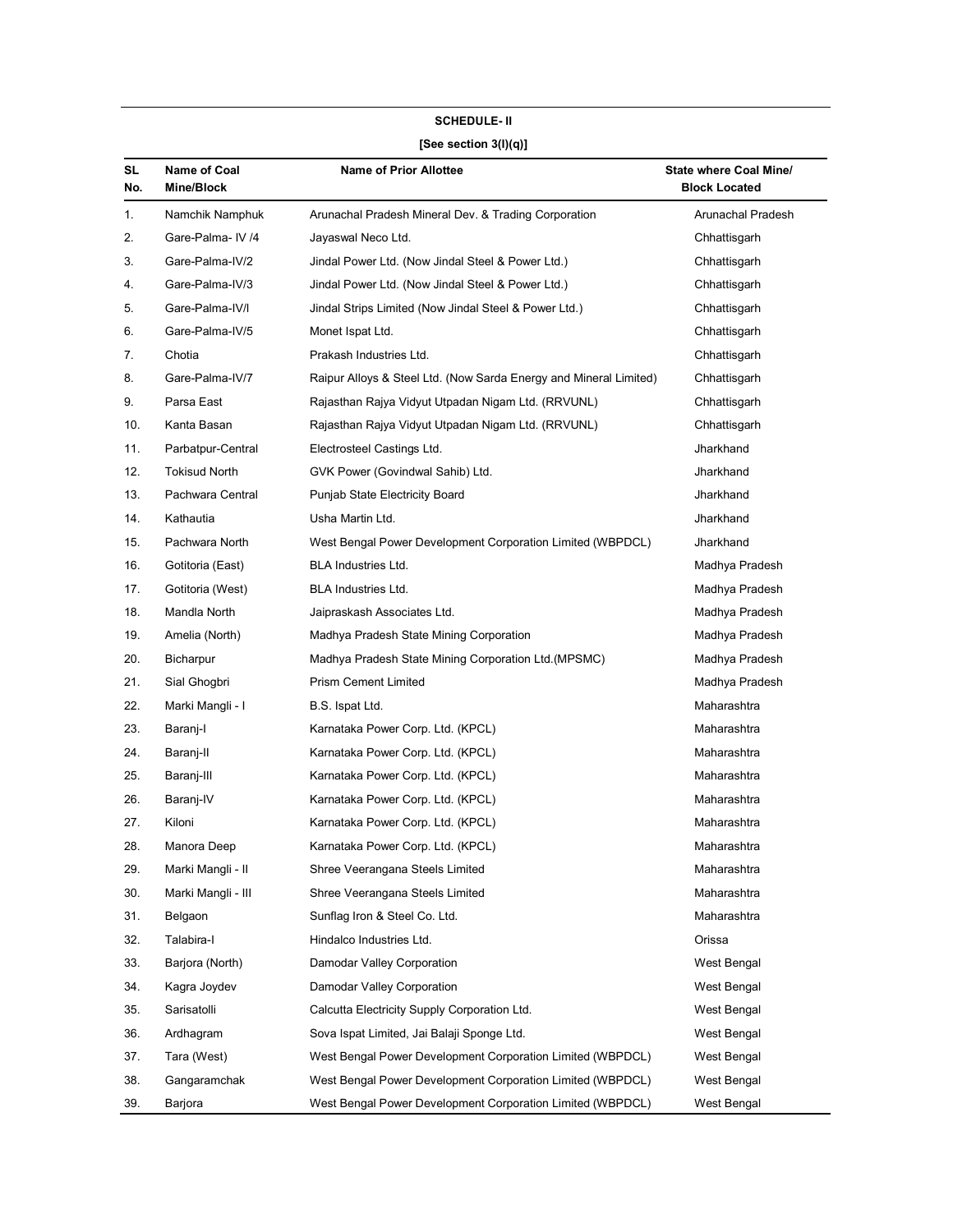| <b>SL</b><br>No. | Name of Coal<br>Mine/Block       | Name of Prior Allottee                                     | State where Coal Mine/<br><b>Block Located</b> |
|------------------|----------------------------------|------------------------------------------------------------|------------------------------------------------|
| 40.              | Gangaramchak-<br><b>Bhadulia</b> | West Bengal Power Development Corporation Limited (WBPDCL) | West Bengal                                    |
| 41.              | Tara (East)                      | West Bengal State Electricity Board                        | West Bengal                                    |
| 42.              | Trans Damodar                    | West Bengal Mineral Dev. & Trading Corp. Ltd.              | West Bengal                                    |

# SCHEDULE III

# [See section 3(l)(r)]

| SI.<br>No. | Name of Coal<br>Mine/Block | <b>Name of Prior Allottee</b>                                          | <b>State where Coal Mine/</b><br><b>Block Located</b> |
|------------|----------------------------|------------------------------------------------------------------------|-------------------------------------------------------|
| 1.         | Durgapur - II/<br>Taraimar | Bharat Alluminium Company Ltd.                                         | Chhattisgarh                                          |
| 2.         | Durgapur-II /Sarya         | DB Power Ltd.                                                          | Chhattisgarh                                          |
| 3.         | GarePelma<br>Sector III    | Goa Industrial Development Corporation                                 | Chhattisgarh                                          |
| 4.         | Gare Palma IV /8           | Jayaswal Neco Ltd.                                                     | Chhattisgarh                                          |
| 5.         | Talaipali                  | National Thermal Power Ltd                                             | Chhattisgarh                                          |
| 6.         | Chatti Bariatu             | National Thermal Power Ltd                                             | Jharkhand                                             |
| 7.         | Mahan                      | Essar Power Ltd., Hindalco Industries Ltd.                             | Madhya Pradesh                                        |
| 8.         | Mandla South               | Madhya Pradesh State Mining Corporation Ltd                            | Madhya Pradesh                                        |
| 9.         | Dongeri Tal-II             | Madhya Pradesh State Mining Corporation Ltd. (MPSMC)                   | Madhya Pradesh                                        |
| 10.        | Kosar Dongergaon           | Chaman Metaliks Ltd                                                    | Maharashtra                                           |
| 11.        | Nerad Malegaon             | Gupta Metallics & Power Ltd., Gupta Coalfields & Washeries Ltd.        | Maharashtra                                           |
| 12.        | Marki Mangli - IV          | Shree Veerangana Steel Limited                                         | Maharashtra                                           |
| 13.        | Jamkhani                   | Bhushan Ltd.                                                           | Orissa                                                |
| 14.        | Utkal B 1                  | Jindal Steel & Power Ltd.                                              | Orissa                                                |
| 15.        | Utkal-B2                   | Monet Ispat Ltd.                                                       | Orissa                                                |
| 16.        | Mandakini                  | Monet Ispat Energy Ltd., Jindal Photo Ltd., Tata Power Company Ltd.    | Orissa                                                |
| 17.        | Utkal-C                    | Utkal Coal Ltd. (formerly ICCL)                                        | Orissa                                                |
| 18.        | Brinda                     | Abhijeet Infrastructure Pvt. Ltd.                                      | Jharkhand                                             |
| 19.        | Sasai                      | Abhijeet Infrastructure Pvt. Ltd.                                      | Jharkhand                                             |
| 20.        | Meral                      | Abhijeet Infrastructure Pvt. Ltd.                                      | Jharkhand                                             |
| 21.        | Moitra                     | Jayaswal Neco Ltd                                                      | Jharkhand                                             |
| 22.        | Jitpur                     | Jindal Steel & Power Ltd                                               | Jharkhand                                             |
| 23.        | Rohne                      | JSW Steel Ltd., Bhushan Power & Steel Ltd., Jai Balaji Industries Ltd. | Jharkhand                                             |
| 24.        | Dumri                      | Nilachal Iron & Power Ltd., Bajrang Ispat Pvt. Ltd.                    | Jharkhand                                             |
| 25.        | Kerandari                  | National Thermal Power Ltd.                                            | Jharkhand                                             |
| 26.        | Sitanala                   | Steel Authority of India Ltd                                           | Jharkhand                                             |
| 27.        | Ganeshpur                  | Tata Steel Ltd., Adhunik Thermal Energy                                | Jharkhand                                             |
| 28.        | Badam                      | Tenughat Vidyut Nigam Limited                                          | Jharkhand                                             |
| 29.        | Tara                       | Chhattisgarh Mineral Development Corporation Ltd                       | Chhattisgarh                                          |
| 30.        | Lohari                     | Usha Martin Ltd.                                                       | Jharkhand                                             |
| 31.        | Dulanga                    | National Thermal Power Corporation                                     | Orissa                                                |
| 32.        | Manoharpur                 | Orissa Power Generation Corporation                                    | Orissa                                                |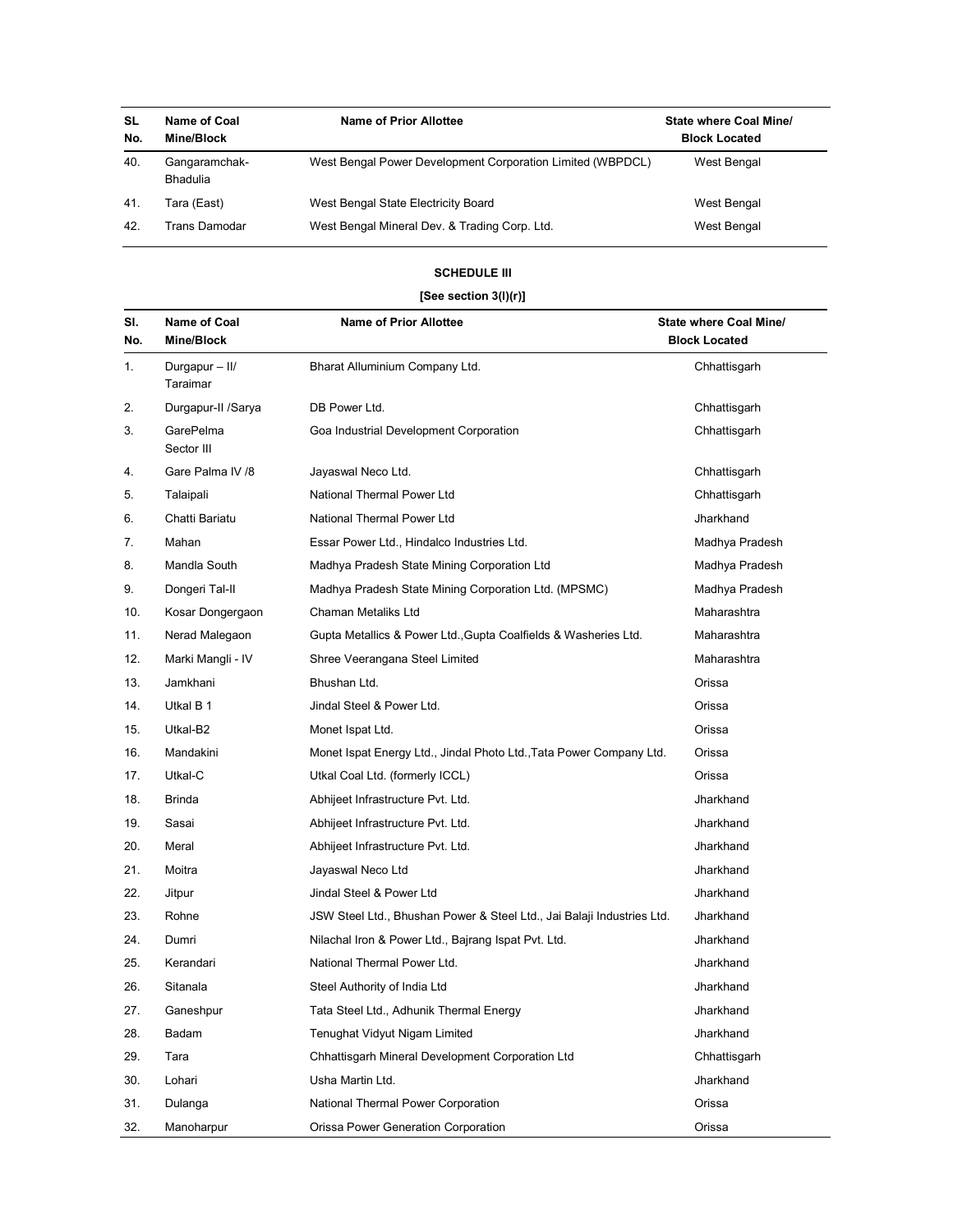# SCHEDULE IV

## (See section 28)

# PART-A

### THE COAL MINES (NATIONALISATION) Act, 1973

### (26 OF 1973)

1. Amendment of section 1A. In the Coal Mines (Nationalisation) Act, 1973 (herein referred to as the principal Act), in subsection (1) of section l A, after the word and figure "section 3", the word, figure and letter ", section 3A" shall be inserted.

2. Insertion of new section 3A. After section 3 of the principal Act, the following section shall be inserted, namely:-

"3A. Mining operation by company and others. (1) Notwithstanding anything contained in this Act, any person being-

- (a) a Government company or corporation or a joint venture company formed by such company or corporation or between the Central Government or the State Government, as the case may, or any other company incorporated in India; or
- (b) a company or a joint venture company formed by two or more companies, may carry on coal mining operations in India, in any form either for own consumption, sale or for any other purpose in accordance with the prospecting licence or mining lease, as the case may be.

(2) The Central Government may, with a view to rationalise such coal mines so as to ensure the co-ordinated and scientific development and utilisation of coal resources consistent with the growing requirements of the country, from time to time, prescribe-

- (i) the coal mines or coal bearing areas and their location;
- (ii) the minimum size of the coal mine or coal bearing areas;
- (iii) such other conditions

which in the opinion of that Government may be necessary for the purpose of coal mining operations or mining for sale by a company.

Explanation.-For the purposes of this section, "company" means a company as defined in clause (20) of section 2 of the Companies Act, 2013." (18 of 2013).

3. Amendment of section 34. In section 34 of the principal Act, in sub-section (2), after clause (a), the following clause shall be inserted, namely:-

> "(aa) the coal mines or coal bearing areas and their location, the minimum size of the coal mine or coal bearing areas, and such other conditions which may be necessary for the purpose of coal mining operations including mining for sale by a company under sub-section (2) of section 3A.".

#### PART-B

#### THE MINES AND MINERALS (DEVELOPMENT AND REGULATION) Acr, 1957 (67 of 1957)

1. Substitution of new section for section 11A. In the Mines and Minerals (Development and Regulation) Act, 1957 (herein referred to as the principal Act), for section 11A, the following section shall be substituted, namely:-

"11 A. Granting of reconnaissance permit, prospecting licence or mining lease. (1) Notwithstanding anything contained in this Act, the Central Government may, for the purpose of granting reconnaissance permit, prospecting licence or mining lease in respect of any area containing coal or lignite, select any of the following companies through auction by competitive bidding, on such terms and conditions as may be prescribed, namely:-

- (a) a Government company or corporation or a joint venture company formed by such company or corporation or between the Central Government or the State Government, as the case may, or any other company incorporated in India; or
- (b) a company or a joint venture company formed by two or more companies, may carry on coal mining operations in India, in any form either for own consumption, sale or for any other purpose in accordance with the permit, prospecting licence or mining lease, as the case may be.

(2) The Central Government may, with a view to rationalise coal and lignite mines referred to in sub-section (1), so as to ensure the co-ordinated and scientific development and utilisation of resources consistent with the growing requirements of the country, from time to time, prescribe-

- (i) the details of mines and their location;
- (ii) the minimum size of the such mines;
- (iii) such other conditions,

which in the opinion of that Government may be necessary for the purpose of mining operations or mining for sale by a company.